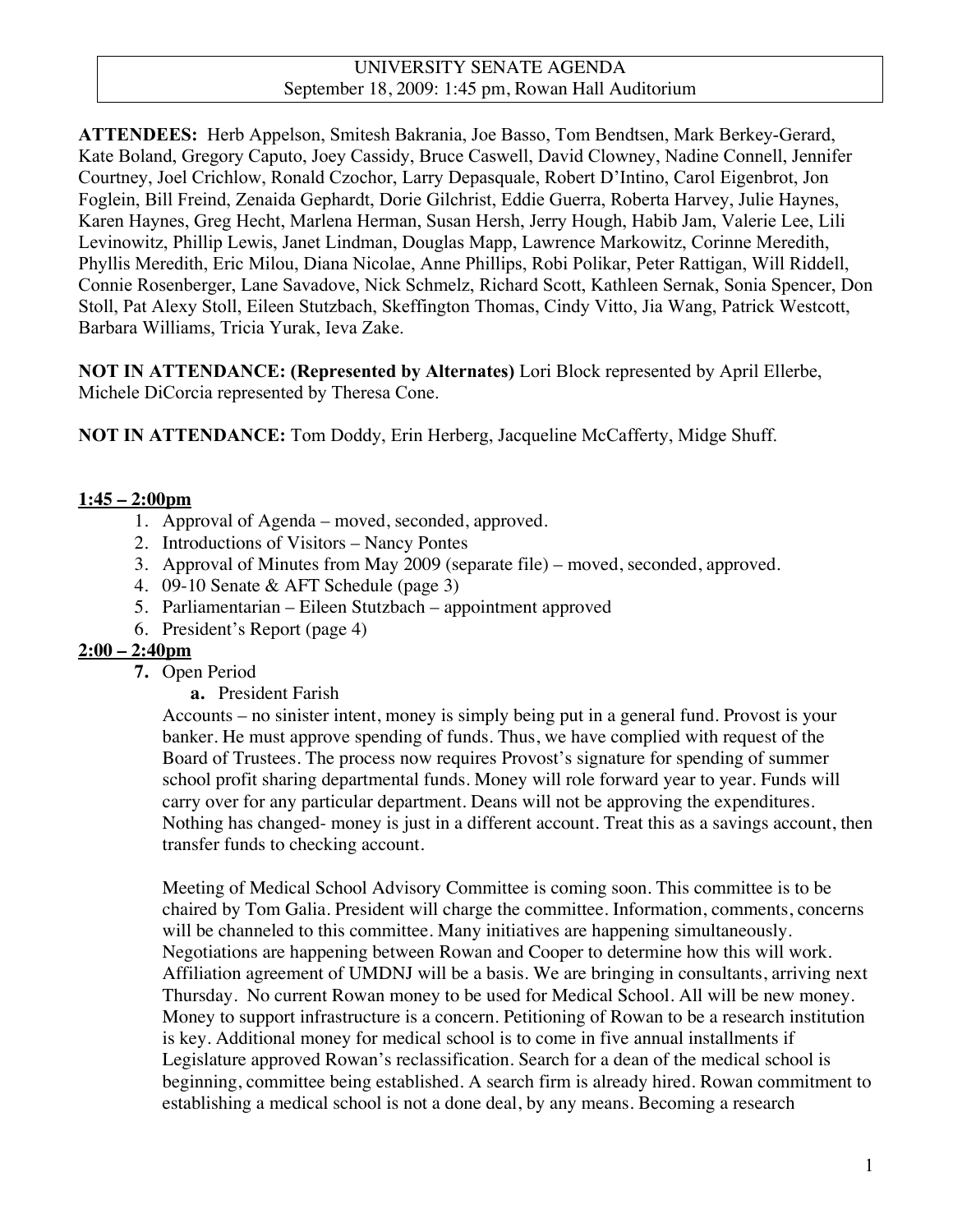institution should have no effect on tenure and promotion. Will open doors for faculty to interface with people from Cooper.

17/34 resolution – will cost more than it is worth.

Francis Johnson – trustee policy for years – naming buildings and rooms on campus happens only if that person gives Rowan lots of money or has done really great things. President Farish approves of a plaque that will go with the room/Faculty Center wherever the Faculty Center may go, but not naming the Center until Board has firmly established policy for so doing.

### **b.** Nancy Pontes – h1N1 virus

Nancy Pontes- at least a million people have contracted H1N1 virus since April – pretty mild, some cross over immunity, targets younger people. Can go rapidly to lungs and cause death – especially if person has other illnesses, like diabetes, etc. Pamphlet with guidelines for those who have other illnesses that put them at higher risk. Other general info bulletin is also available. Rowan Health Center has been getting ready for pandemic. Roundtable discussions scheduled, use gel, keep hands away from face, cover your cough – but not with your hand. Housekeeping people have concerns – worried about gloves, disinfectant for them. Absenteeism and presenteeism are both a worry. Students who can't go home due to parents having cancer, etc. can stay in Mansion Park – about 50 beds. Buddy will be assigned to bring water. Goal - no student to die. Stay at least 6 feet away from sick person to avoid germs. This distance that the germs travel before falling to ground may cause design changes in the future. Number of students affected will be monitored. Students can go on Banner to declare flue once a year, with no doctor's note. Staff can voluntarily report flu symptoms. Instructors are to give 3-5 day leniency for first time student declares having the flu. Flu vaccine for seasonal flu is coming soon. Faculty will be notified automatically with the Banner system. There will be a link on Rowan Homepage. H1N1 vaccine will be coming late Oct., hopefully.

### **2:40 - 2:50pm**

- 8. Standing Committees & Task Forces
	- a. Approval of Committee on Committees
		- New appointments approved: Intercollegiate Athletics, Linda Head; Learning Outcomes Assessment, Robert Krchnavek; Promotion, Roberto Madero
	- b. Tenure & Recontracting:
	- c. Candidate files due in the Senate office by 10.1.09
	- d. Sabbatical Leave: Sign up deadline (10.16.09) in Senate office for intention to apply
	- e. Ad Hoc Committee on Shared Governance (page 22)
- 9. Old Business

### **2:50– 3pm**

- 10. New Business
- 11. Adjournment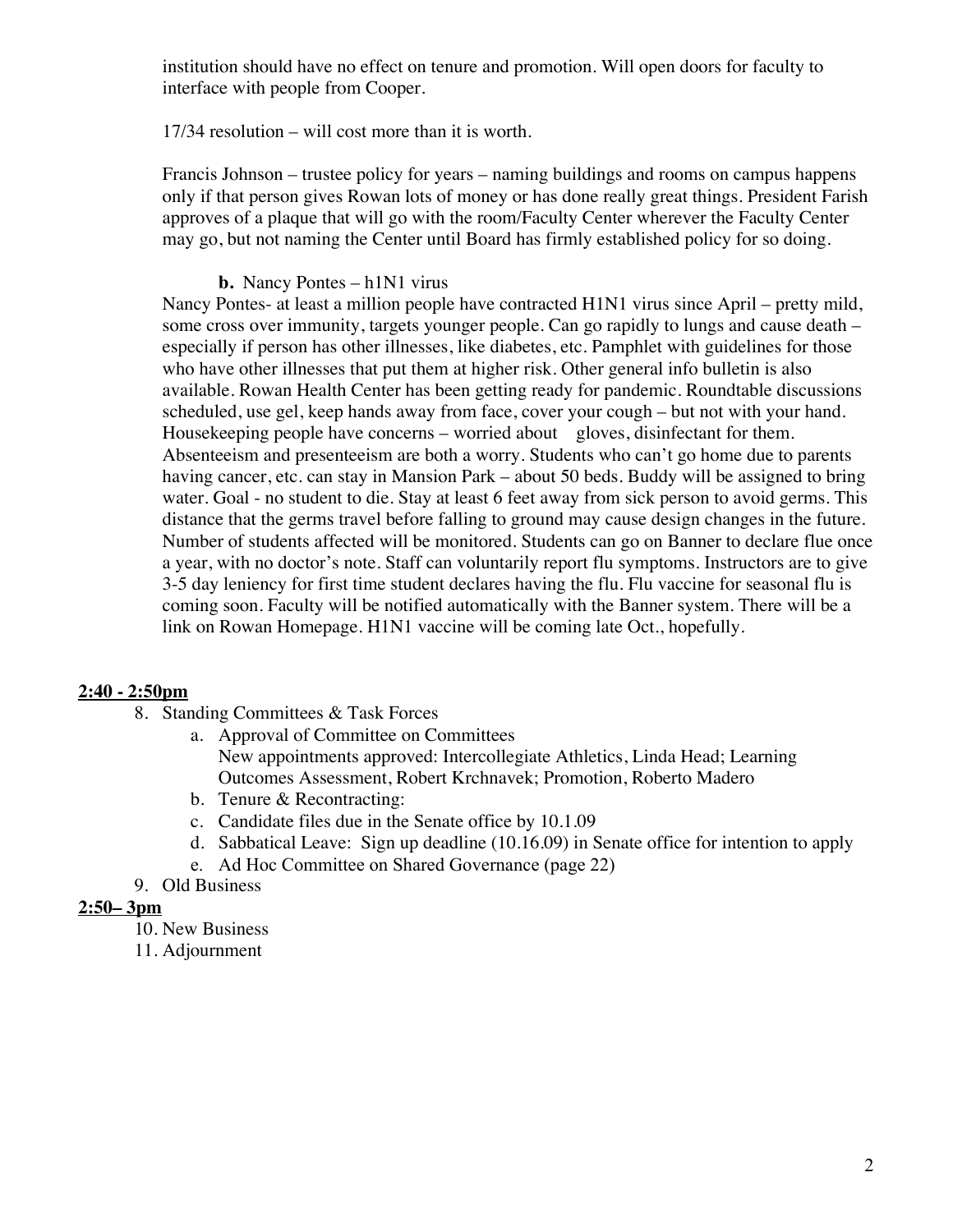| <b>2009-10 SENATE &amp; AFT MEETING DATES</b> |                           |                                                  |                           |                                       |                                |  |  |  |
|-----------------------------------------------|---------------------------|--------------------------------------------------|---------------------------|---------------------------------------|--------------------------------|--|--|--|
|                                               | <b>AFT Exec</b>           | <b>AFT</b><br>Fridays 1:45-<br>3pm               | <b>Senate Exec</b>        | <b>Senate</b><br>Fridays 1:45-<br>3pm | <b>Other</b>                   |  |  |  |
| <b>September</b>                              | Sept $9(W)$               | $25-Sep$                                         | Sep 11 - Fri<br>$1:45$ pm | $18-Sep$                              |                                |  |  |  |
| <b>October</b>                                | Oct 9 - Fri<br>$1:45$ pm  | $23$ -Oct                                        | Oct 14 - Wed<br>$1:45$ pm | 30-Oct                                | $16$ -Oct<br>Univ<br>Assembled |  |  |  |
| <b>November</b>                               | Nov 6 - Fri<br>$1:45$ pm  | $20-Nov$                                         | Nov 18 - Wed<br>$1:45$ pm |                                       |                                |  |  |  |
| <b>December</b>                               | Dec 11 - Fri<br>$1:45$ pm | Dec 8 Tues<br>11:30am<br><b>Holiday Party</b>    |                           | 4-Dec                                 |                                |  |  |  |
| <b>January</b>                                | Jan 20 (W)                | $29$ -Jan                                        | Jan 22 - Fri<br>$1:45$ pm |                                       |                                |  |  |  |
| <b>February</b>                               | Feb 12 - Fri<br>1:45pm    | 26-Feb                                           | Feb 19 - Fri<br>1:45pm    | 5-Feb                                 |                                |  |  |  |
| <b>March</b>                                  | Mar $10(W)$               | 26-Mar                                           | Mar 31 - Wed<br>$1:45$ pm | 5-Mar                                 |                                |  |  |  |
| <b>April</b>                                  | Apr $7(W)$                | $23-Apr$                                         | Apr 28 - Wed<br>$1:45$ pm | 9-Apr                                 | 30-Apr<br>Univ<br>Assembled    |  |  |  |
| <b>May</b>                                    | May $5(W)$                | May 3 (Monday)<br>End-of-Year<br>party<br>May 17 |                           | May 10 All day<br>meeting 9am         | $14$ -May<br>Graduation        |  |  |  |
|                                               |                           | (Monday)                                         |                           |                                       |                                |  |  |  |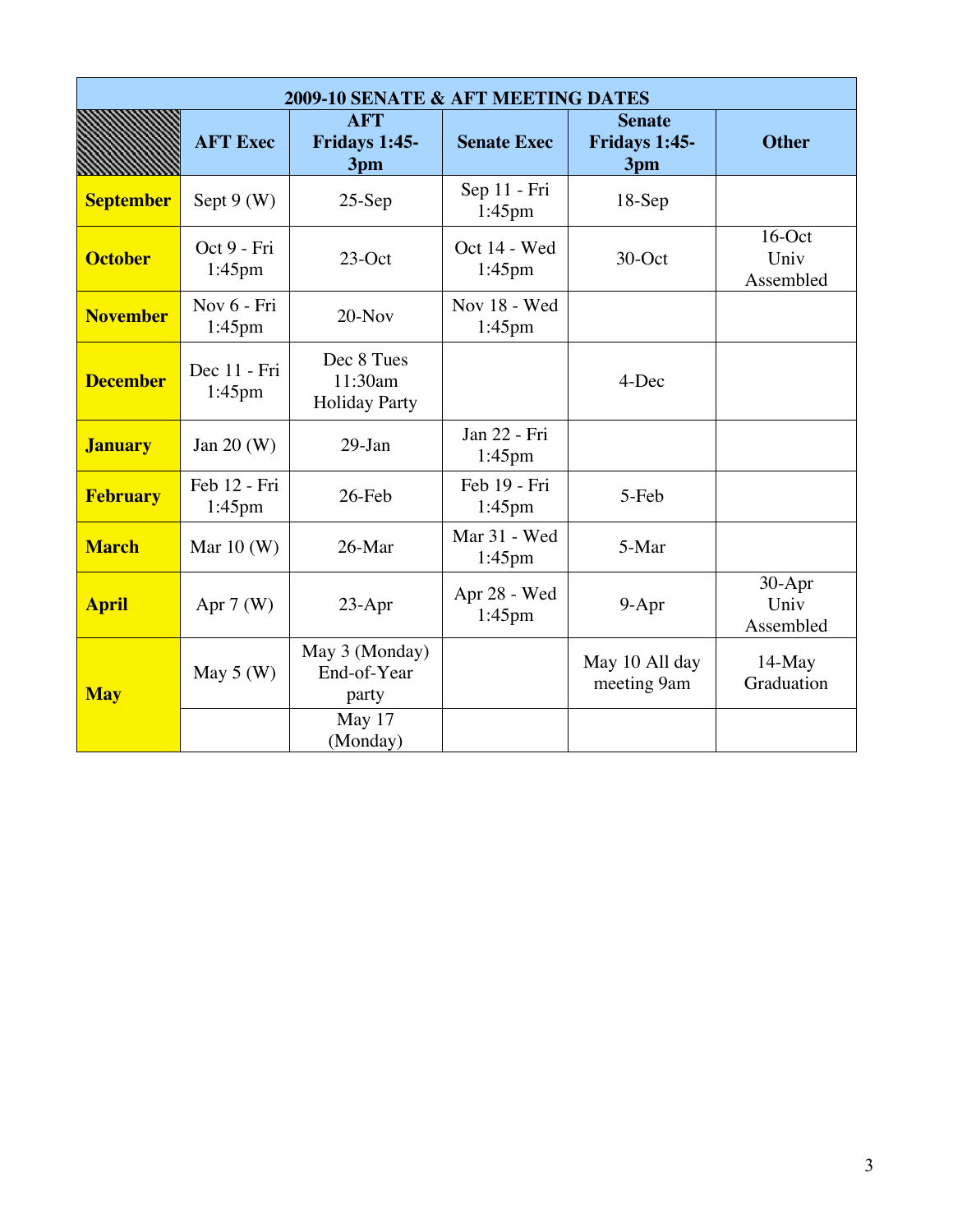- 1. Status of 2008-2009 Senate Resolutions (page 5)
	- a. 17/34 Resolution President has not approved this and will be talking to us about this in his presentation later in this meeting.
	- b. Frances Johnson Resolution President will approve of a plaque to be hung in the Faculty Center, but will not approve the naming of the Faculty Center in honor of Francis, due to Board of Trustees wanting to have a policy to assure consistency regarding naming of rooms on campus.
- 2. Medical School (page 6)
	- a. Provost creates Medical School Task Force (3 faculty/staff appointments by Senate) Skeffington Thomas, Tricia Yurak, and Christa Teston
	- b. Medical School Dean Search appointments by President plus 6 from Cooper
	- c. Reclassification to Research Institution in eyes of New Jersey, is required for Rowan to get medical school. Would hopefully mean more state funding and more Doctorate programs. Currently Rutgers, UMDNJ and NJIT are the only three research institutions in NJ.
		- i. LCME Accreditation
		- ii. Hope of increased state support
		- iii. Increase doctoral programs
- 3. Office of Institutional Effectiveness (pages 7-8) plan written by Don Stoll, Eric Milou and Roberta Harvey
- 4. Restricted Majors Task Force Report (pages 9-10)
	- a. Creation of Process D Task Force created a new form, Process D next they will review form and will develop and introduce resolution to Senate to approve the new Process D to attain or removed restricted major status.
- 5. Enrollment Management Task Force Report (pages 11-22) please read and send comments back to Eric.
- 6. Summer Funds to Faculty
	- a. \$300,000+ to faculty
	- b. All departments (except 2) had a profit
- 7. Bookstore Issues –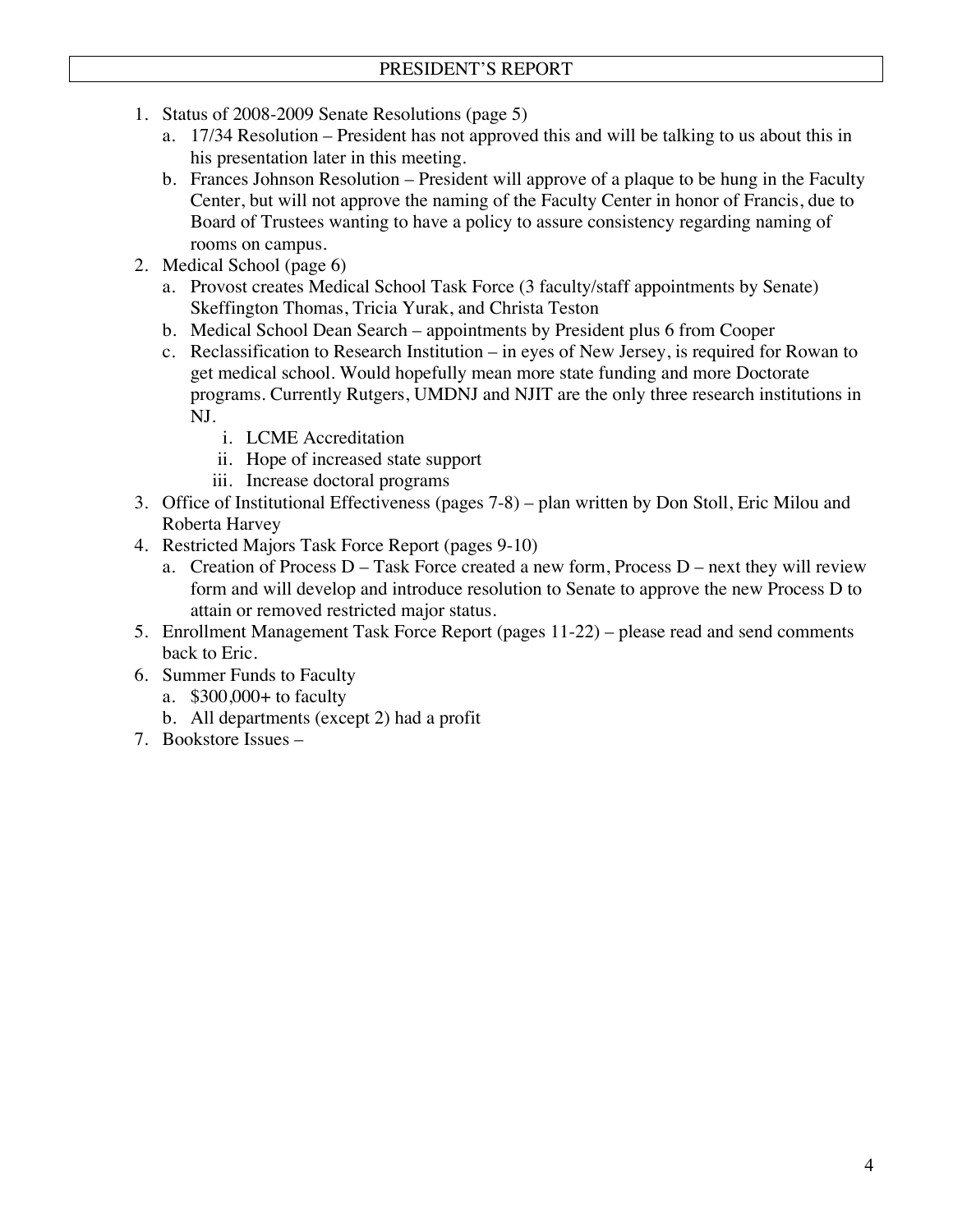# 2008-09 Senate Resolutions

| 081124-1     | Amend Wording-Policy on Academic Standing-<br>Dismissal, Probation Suspension  | 12/10/08 Provost  | approved         |
|--------------|--------------------------------------------------------------------------------|-------------------|------------------|
| 081124-2     | Faculty Center for Excellence in Teaching &<br>Learning - Rename for F Johnson | 12/10/08 Provost  |                  |
| 081124-3     | Add Professor's Signature to "Prerequisite Waiver"<br>Form                     | 12/10/08 Provost  | approved         |
| 090323-1     | Student Records-Distinguish Between<br>Undergraduate & Graduate                | 4/14/09 Provost   | approved         |
| 090323-2     | <b>Attendance Policy Revision</b>                                              | 4/14/09 Provost   | approved         |
| 090413-1     | <b>Attendance Policy Revision</b>                                              | 4/20/09 Provost   | approved         |
| 090413-2     | Drop/Add Period Extension                                                      | 4/20/09 Provost   | approved         |
| 090413-3     | Registration Stay Open Between Final Registration<br>& Drop/Add                | $4/20/09$ Provost | approved         |
| 090413-4     | Academic Integrity Revision                                                    | 4/20/09 Provost   | approved         |
| $090413 - 5$ | Foreign Language & Culture Promotion                                           | $4/20/09$ Provost | approved         |
| 090511-1     | Barnes Award - Increase Senate Contribution                                    | 5/13/09 Provost   | Information only |
| 090511-2     | Syllabi - Permit electronic dissemination                                      | 5/13/09 Provost   | approved         |
| 090511-3     | Diversity in Hiring                                                            | 5/13/09 Provost   | approved         |
| 090511-4     | Smoking Prohibited at Building Entrances                                       | 5/13/09 Provost   | approved         |
| 090323-3     | Resolution to Institute a 17/34 Academic Year<br><b>Tuition Plan</b>           | 5/13/09 Provost   |                  |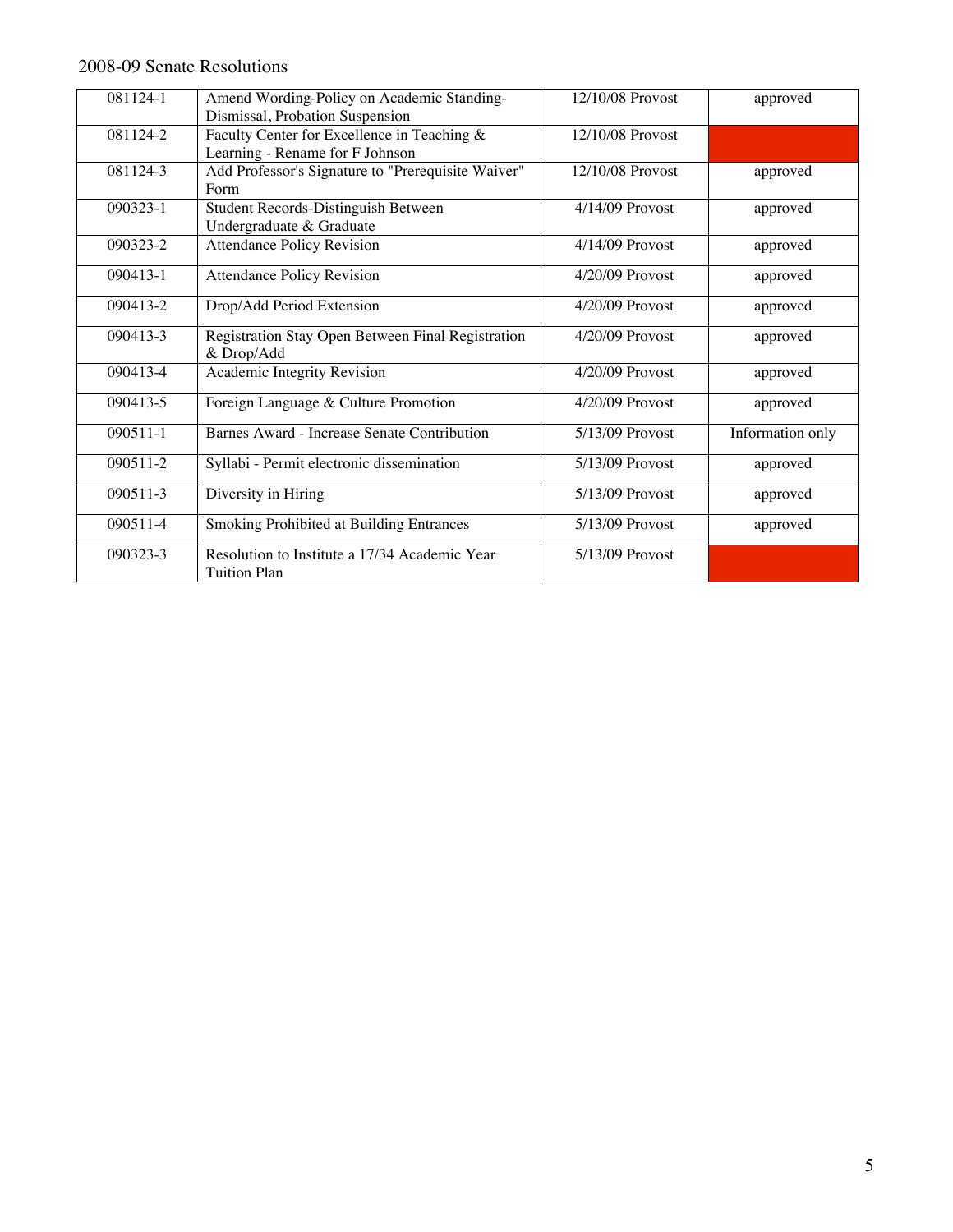#### MEDICAL SCHOOL NOTES

Notes from President Farish meeting (July 9, 2009) with the Executive Committees of the Senate and the AFT with respect to the Rowan University Medical School

- Governor's Executive Order that created the Medical School will become final on August 24, 2009
- Rowan will receive a \$28 million dollar annual appropriation of which:
	- o \$20 million is for operations
	- o \$8 million for debt service on the new building
- Rowan was chosen over UMDNJ because its superior credit rating will allow the Rowan to sell approximately \$100 million in bonds needed to build the medical school and pay the debt service.
- Rowan will own and operate the medical school on Broadway at Benson street, hire academic staff to run it and reimburse Cooper for the time that Cooper doctors spend instructing third and fourth year medical students
- Rowan hopes to have accreditation from the Liaison Committee on Medical Education in place for what is to be known as the Cooper Medical School of Rowan University when the first class enrolls in 2013. The plan calls for 100 students per class, which would generate \$10 million a year in tuition to Rowan.
- Rowan will seek via Title 18 (NJ code) to classify itself as a research institution (in NJ) so that an increased appropriation can be sought from the state of NJ. (This is not to be confused with Rowan's Carnegie classification.)
- A University wide task force will be formed to coordinate and work with the University's consultants on medical school matters and decisions.
- A financial firewall will be built between Rowan University's operations and the medical school operations and thus the medical school will be a self-sufficient operation. A similar financial firewall will be constructed between Cooper Hospital and the Rowan medical school.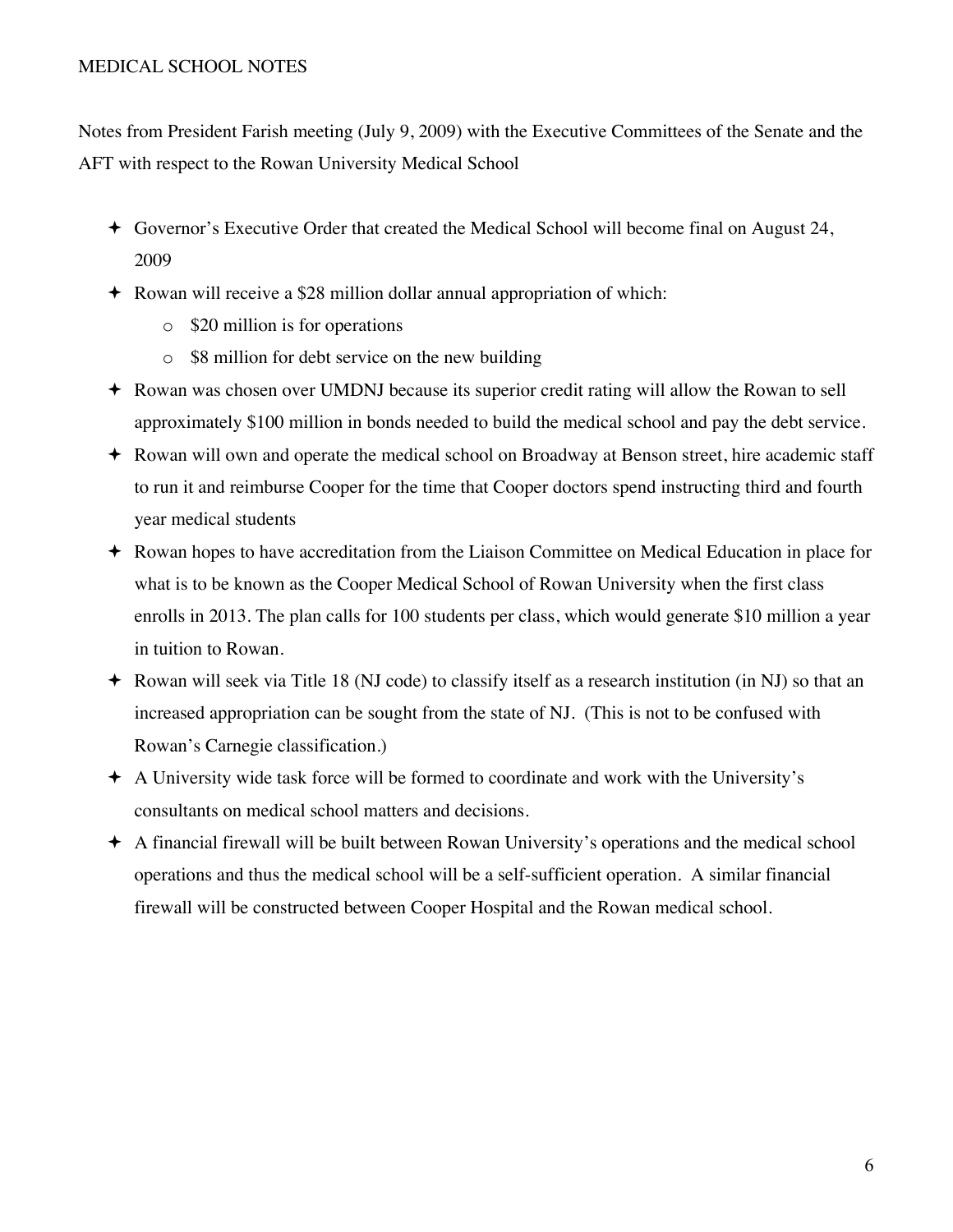#### **Office of Institutional Effectiveness (OIE)**

#### **Mission**

- To provide leadership and support for continuous improvement of Rowan University programs, processes, and organizational structures through college-wide planning, assessment, and review
- To ensure that effectiveness and improvement activities across the University are meaningful and manageable
- To promote alignment and integration among the various programs, units, and divisions of the University
- To help the University achieve its mission, meet the expectations of its constituencies, and be accountable to the state, to accrediting organizations, and to the public

#### **Functions**

- Nurture a culture of assessment on Rowan's campus that is goal-oriented and values-based
- Coordinate assessment efforts across the campus
- Provide oversight for implementation of strategic plans and annual reporting of progress
- Promote awareness of assessment as an ongoing, embedded process for the purpose of improving the effectiveness of programs, divisions, or units, as distinguished from periodic reports for the purpose of programmatic review, division/unit review, institutional review, or accreditation
- Make results of assessment activities readily available and publicize to campus
- Provide coordination for university regional accreditation and support for professional accreditation for departments and programs where desired
- Work closely with the Office of Institutional Research to coordinate, support, and oversee campus-wide recurring standard assessment instruments including benchmarking surveys like SSI, NSSE, FSSE, etc. and locally designed instruments such as the faculty and professional staff survey
- Regularly assess the effectiveness and utility of standard assessment instruments and recommend and facilitate additional and/or replacement instruments such as alumni surveys, etc.
- Provide leadership and support for the assessment of student learning across campus, including general education assessment
- Work with Deans and Department Chairs to establish reporting cycles and templates
- Work with other University divisions to establish reporting cycles and templates
- Work with the Faculty Center to encourage a greater campus-wide awareness of assessment
- Design and maintain a significant assessment web presence on the Rowan webpage

#### **Examples of Planning and Assessment Data Available to Campus**

- Middle States Self Study and Team Report; follow-up materials on response to recommendations
- Strategic Plan and documentation of progress toward meeting goals
- ← Program Review guidelines and results
- Annual Division Reports (Division strategic plans and progress)
- Links to college/program assessment sites
- Survey data (NSEE, SSI, alumni, faculty, campus climate, exit, etc.)
- Link to Campus Master Plan and progress
- Link to Assessment Consulting Team site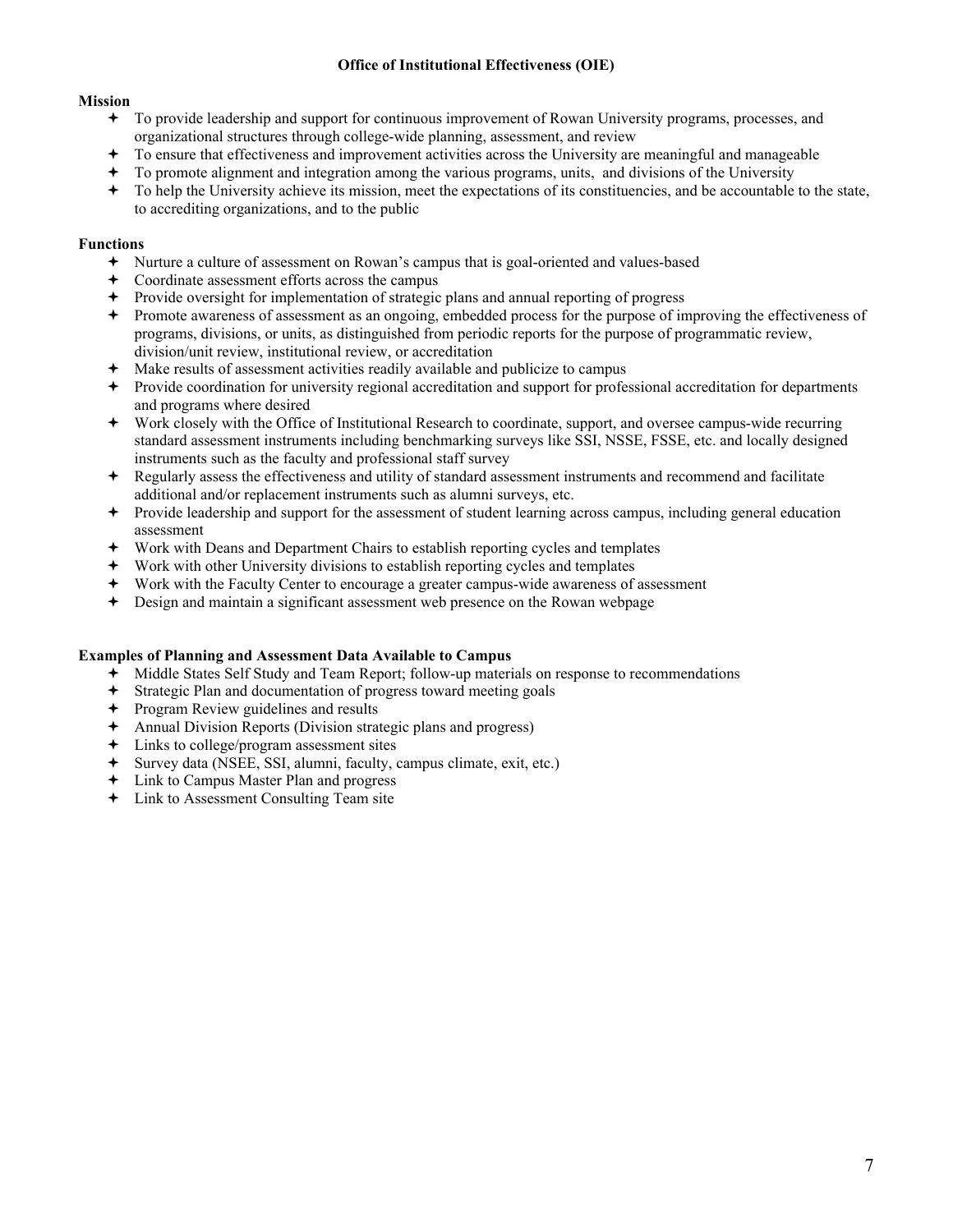#### **Staffing**

- Director senior administrator reporting to President. Provides leadership and oversight for functioning of office; communicates with President and Cabinet regarding assessment activities and results; along with staff and advisory board, makes recommendations for continuous improvement of campus initiatives
- Director of General Education drawn from current senior teaching faculty (following the model of the faculty center) with appropriate released time per semester
- Assessment Coordinator part-time assignment; provide assessment expertise to campus; maintain web presence; work with Assessment Consulting Team; coordinate operations of OIE with respect to academic programs

#### **Supporting Structures**

- Office of Institutional Research and Planning serves as data warehouse; dissemination of University statistics; provides data to state, national, and regional organizations which maintain data regarding higher education. This office, while remaining a separate entity, will be vital in campus-wide planning and assessment activities.
- Assessment Consulting Team ACT is a faculty-driven student learning outcomes assessment resource helping academic programs and departments to develop and implement authentic assessment methods and practices. ACT will function under the leadership of OIE.
- Learning Outcomes Assessment Committee (LOAC) The LOAC is a standing committee of the University Senate. As stated in its charge, this committee "engages in the ongoing review of the University's assessment principles and observes the application of the principles in practice; reviews and recommends assessment plans from academic programs, general education, and student development; and assists in the establishment of a process for the systematic review of assessment information collected each year." In conjunction with the OIE, the LOAC will develop and carry out a formal process for reviewing and approving assessment plans, modeled on the process by which curriculum proposals are reviewed and approved by the Curriculum Committee.
- Advisory Board Advisory Board made up of university personnel representing all divisions on campus advises Director and helps create Office's long-term agenda. While the Director of the Office reports to the President, OIE is an independent office supporting assessment and effectiveness issues in all Divisions. The Director will be in regular contact with senior administrative personnel, Faculty Center, and faculty.
- University Budget and Planning Committee to ensure that planning, assessment, and resources are linked

#### **Resources/Timeline**

- For pilot year of OIE (2009-2010), the Special Assistant to the President, working with ACT and Senate, will review literature regarding institutional effectiveness, participate in professional development activities, and begin to pilot components of OIE (strategic plan, Middle States report, division plans, etc)
- Start-up budget should be determined to allow for training and office start-up costs.
- Under leadership of Provost, a Director of General Education and Assessment Coordinator will be appointed (using internal search committees). These individuals will receive 6 and 3 semester hours release time respectively, until such time workload and responsibilities dictate revisiting this issue.
- During Fall 2009, campus community feedback will be sought about the establishment of OIE and membership on Advisory Board will be determined.
- During Spring 2010, OIE will begin to function on limited basis until such time as budget allows expansion of services and personnel. Additional members of ACT should be recruited.
- 2010-2011 full-time administrator for OIE should be sought.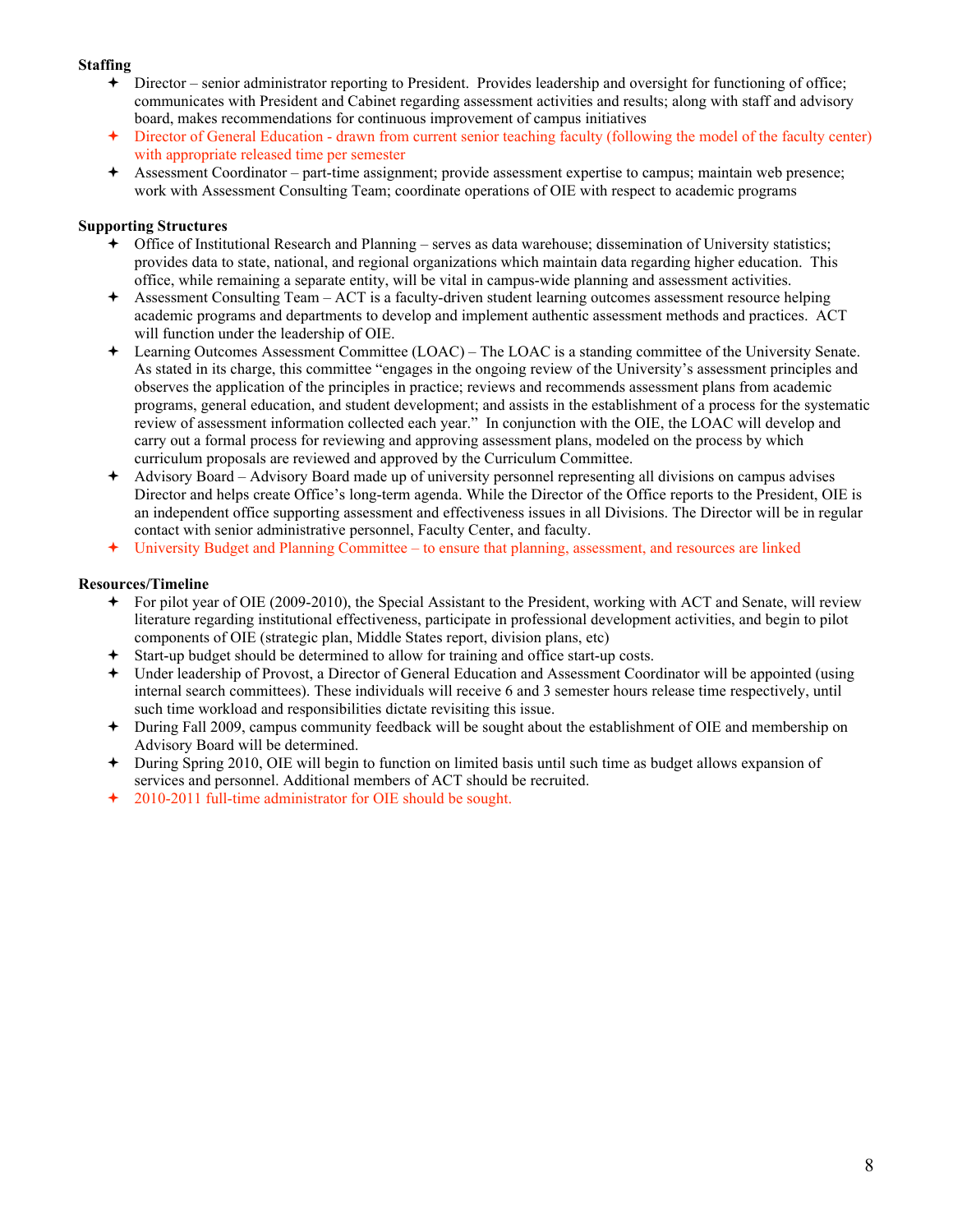#### **Report of the Task Force on Restricted Major Status**

Members of the Task Force: Janet Lindman, chair, University Curriculum Committee Carol Welsh, College of Business Carl Hausmann, College of Communication Steve Chin, College of Engineering Jill Perry, College of Education Bonnie Angelone, College of Liberal Arts and Sciences Lizziel Sullivan, CAP Center

The Task Force on Restricted Major Status was charged with three functions: to develop criteria for restricted major status, to coordinate the submission and initial review of requests, and to a develop long-term process with the University Curriculum Committee to consider future requests for restricted major status. The Task Force met four times during the spring and summer of 2009 and completed the following tasks:

#### *Criteria and Rationale Development*

After reviewing the existing guidelines on restricted majors, the committee devised a new application form for departments to apply for the restricted major status. The form included a specified criteria and rationale to justify the restricted status of a major. Deans and chairs were notified of this new format and application process by email. Departments with restricted majors were given a month to fill out the application online via the Provost's website. The applications were forwarded to all Task Force members. The Task Force met in late April and went through the applications. In all but one case the departments provided sufficient rationales to support their criteria and request for restricted major status. The one exception was Public Relations, which could not provide a sufficient rationale for their 3.2 GPA entry requirement. The Departments of Computer Science and Psychology did not apply and will no longer be restricted majors.

The criteria used for the restricted major status included: accreditation; artistic qualifications; field placement; lab space; licensure; and other (specified). After careful review, the Task Force has agreed that the following majors should be given restricted major status:

College of Business Accounting Finance Marketing Management Information Systems Entrepreneurship Human Resource Management Management

College of Education Athletic Training Education with the following specializations: Early Childhood Education Elementary Education Health and Physical Education Subject-Matter

College of Engineering Chemical Engineering Civil Engineering Electrical and Computer Engineering Mechanical Engineering

College of Fine and Performing Arts Art Composition Jazz Studies Music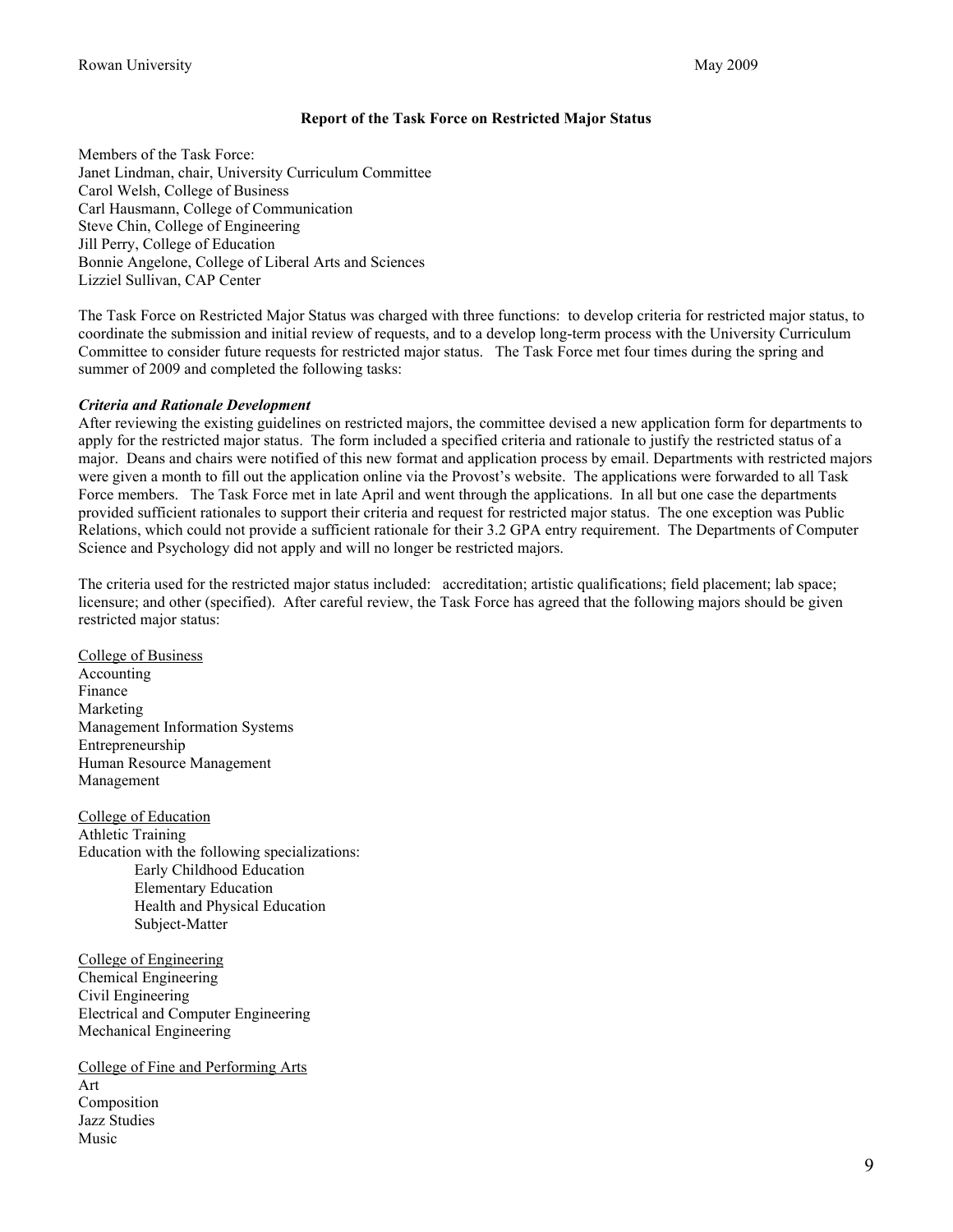Music Performance Theatre

College of Liberal Arts and Sciences Liberal Studies: Math/Science

All applicants were notified in May that their rationale and criteria for restricted major status was sufficient and will be recommended to the Provost for implementation (See Appendix A for applications).

#### *Advisement Form*

The Task Force also compiled a new form on Restricted Major Entrance Requirements. This form was sent to all restricted majors that applied for this status. They will be filled out and submitted to the CAP Center for advisement purposes (see Appendix B).

#### *Senate Process*

The Task Force also created a new form, Process D, to be used by the departments, colleges, and Senate to approve applications for restricted major status. The application process is similar to curriculum proposals. The application deadline for restricted major status will occur once a year (December  $1<sup>st</sup>$ ) to allow adequate time for consideration by the Senate and to notify the CAP Center prior to spring registration and new student orientation. The University Curriculum Committee has been notified of this new form and has approved the deadline. They will review the new form in the fall of 2009. The Committee will also begin the process of writing and introducing a resolution to the Senate to approve this new application process to attain restricted major status (see Appendix C).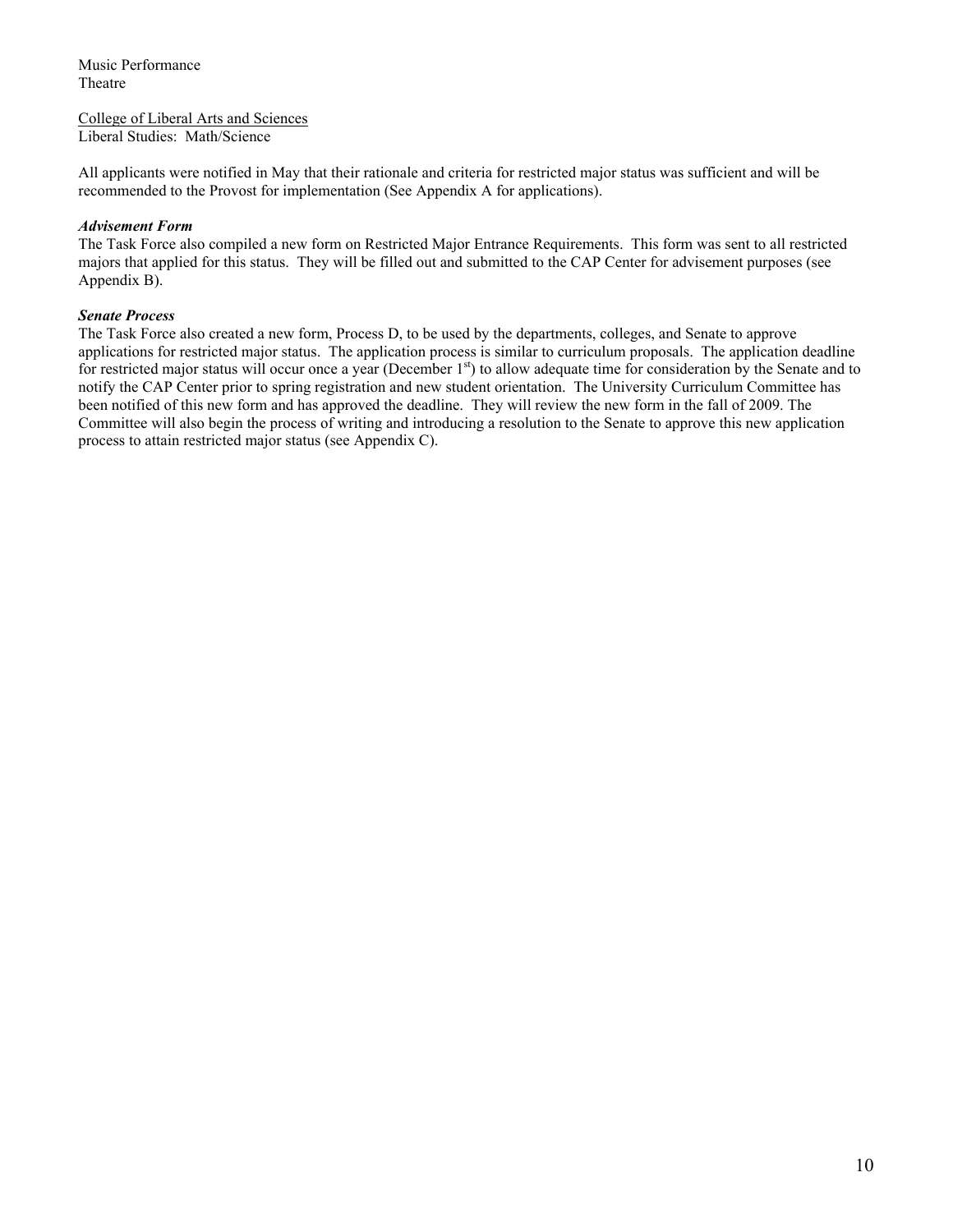

# **Strategic Enrollment Management Task Force Academic Year 2008-2009**

**Final Report July 27, 2009**

 $\mathcal{L}_\text{max} = \frac{1}{2} \sum_{i=1}^n \mathcal{L}_\text{max}(\mathbf{z}_i - \mathbf{z}_i)$ 

Bryan Appleby-Wineberg Albert Betts, Jr. College of Fine and Performing Arts Admissions Office

Steven Chin [Task Force Co-chair] Carol Eigenbrot

Muriel Frierson James Newell

 $\overline{\phantom{a}}$  , and the contribution of the contribution of the contribution of the contribution of the contribution of the contribution of the contribution of the contribution of the contribution of the contribution of the

 $\overline{\phantom{a}}$  , and the contribution of the contribution of the contribution of the contribution of the contribution of the contribution of the contribution of the contribution of the contribution of the contribution of the College of Engineering Career and Academic Planning Center

Registrar's Office Associate Provost's Office

 $\mathcal{L}_\text{max} = \frac{1}{2} \sum_{i=1}^n \mathcal{L}_\text{max}(\mathbf{z}_i - \mathbf{z}_i)$ Nicholas Schmelz Margaret Van Brunt College of Education College of Business

Sanford Tweedie [Task Force Co-chair] Tricia Yurak College of Communications College of Liberal Arts and Sciences

 $\mathcal{L}_\text{max}$  and the contract of the contract of the contract of the contract of the contract of the contract of

### **Enrollment Management Task Force**

### **Executive Summary**

The Enrollment Management Task has closely examined the current model of enrollment management at Rowan University and researched potential models for implementation. The Task Force feels that for this institution to gain a greater control over enrollment management and to make enrollment management strategic, consistent, ongoing and effective, there needs to be a migration from an enrollment management model to a strategic enrollment management (SEM) model. To do so, the Task Force proposes that the university consider either an enrollment management matrix with a coordinator in the leadership role or an enrollment management division with interested parties either within this division or having strong affiliation with it.

Specific recommendations from the Enrollment Management Task Force include: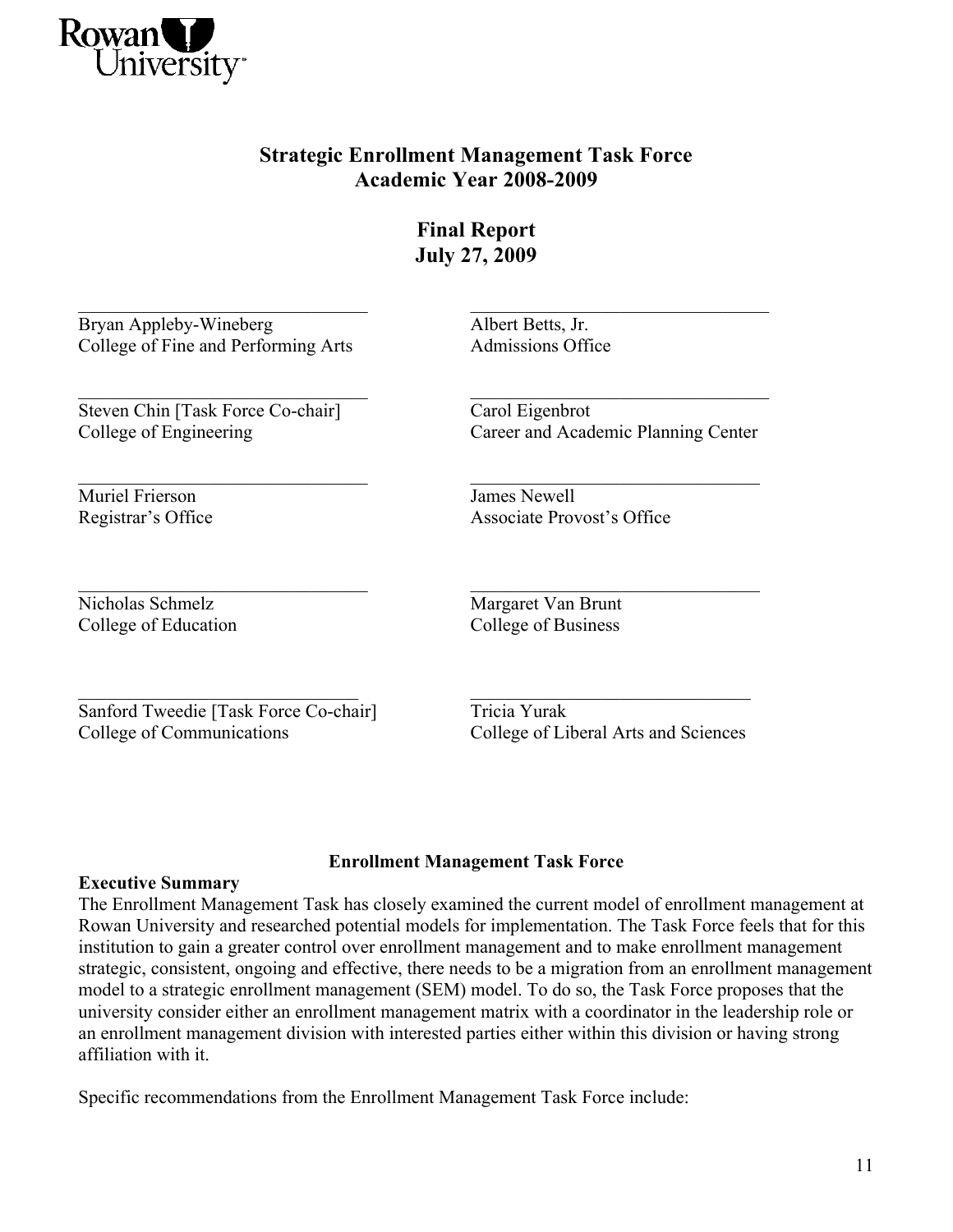- $\infty$  Create a Strategic Enrollment Management unit empowered with the resources and authority to implement best practices in the area. The recommended model is either an enrollment management matrix with a coordinator role or an enrollment management division. This is consistent with the recommendation provided by the Middle States review team this past year.
- $\infty$  Begin to identify desired outcomes in strategic enrollment management (e.g., improvement of student retention, effective recruiting, etc.). The implementation may be best delayed until a Strategic Enrollment Management unit is created, but the issue may be discussed by the appropriate University entities in advance.
- $\infty$  Systematically collect and refine datasets for future re-allocation of resources. Analyze data and determine other parameters of interest that will aid assessment of programs of study at Rowan University.
- $\infty$  Re-examine the mission statement for each College, ensuring that these are up-to-date and consistent with institutional goals as related to strategic enrollment management. A compilation of currently available mission statements is provided in Appendix A. Furthermore, it is recommended that these statements be publicly available on the College website and kept current.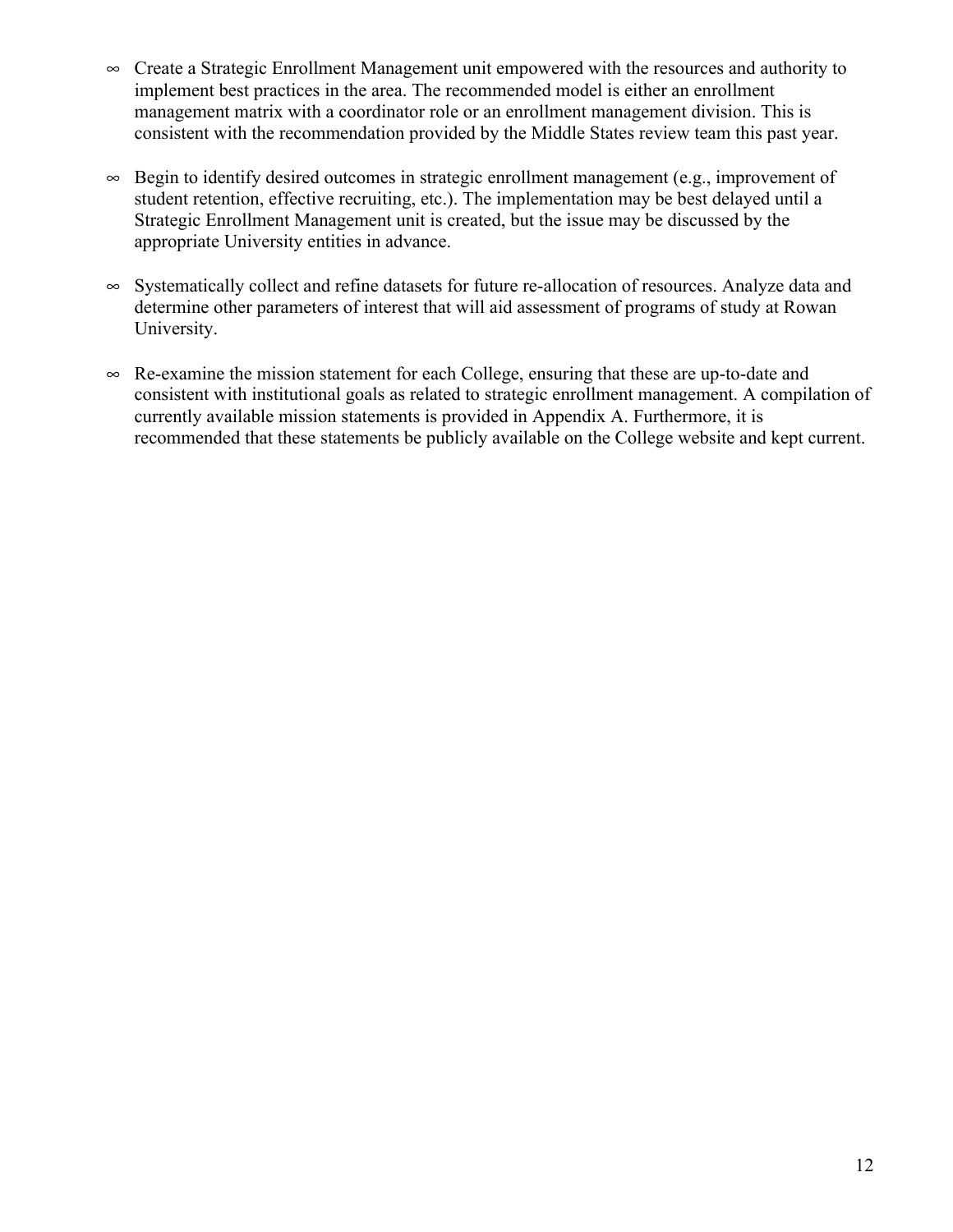# **1. Charge**

- $\infty$  Draw upon the University mission statement and associated documents (Middle States self-study, Strategic Plan, Academic Master Plan, etc.) to establish strategic enrollment management objectives.
- $\sim$  Identify and incorporate best practices from other institutions.
- $\infty$  Examine enrollment trends with the goal of identifying baseline capacities in academic programs, taking into account areas of potential growth, new majors/minors, interdisciplinary opportunities, and undersubscribed areas.
- $\infty$  Develop an enrollment management process that will include critical University stakeholders and formulate a review process that promotes continuous improvement. Members compromised of the Colleges, the Admissions Office, the Registrar's Office, and Institutional Research and Planning will play a key and synergistic role in its development and implementation.
- $\infty$  Provide specific recommendations to the Provost.

The committee has focused its efforts on Strategic Enrollment Management as it relates to the Academic Affairs Division. Issues of retention and advancement as they concern programs (the third bullet), while presented as important parts of enrollment management in the literature and studied by this committee, should be addressed as part of follow-up efforts. Indeed, one of the concerns addressed below concerning Enrollment Management Committees—that of having the "least institutional support or commitment" and thus being "least likely to succeed"—has manifested itself here.

# **2. Current Situation**

Effective Fall 2006, the Division of Academic Affairs adjusted its enrollment management methodology, infrastructure, reports, fiscal management initiatives, and partnerships with University divisions. The Admissions Office, Office of Financial Aid, and Registrar's Office became units within Academic Affairs. This setup employs a coordinating matrix to offer services that affect students and increases quality of products and services to educate the whole student.

The enrollment management collaborative matrix is depicted below: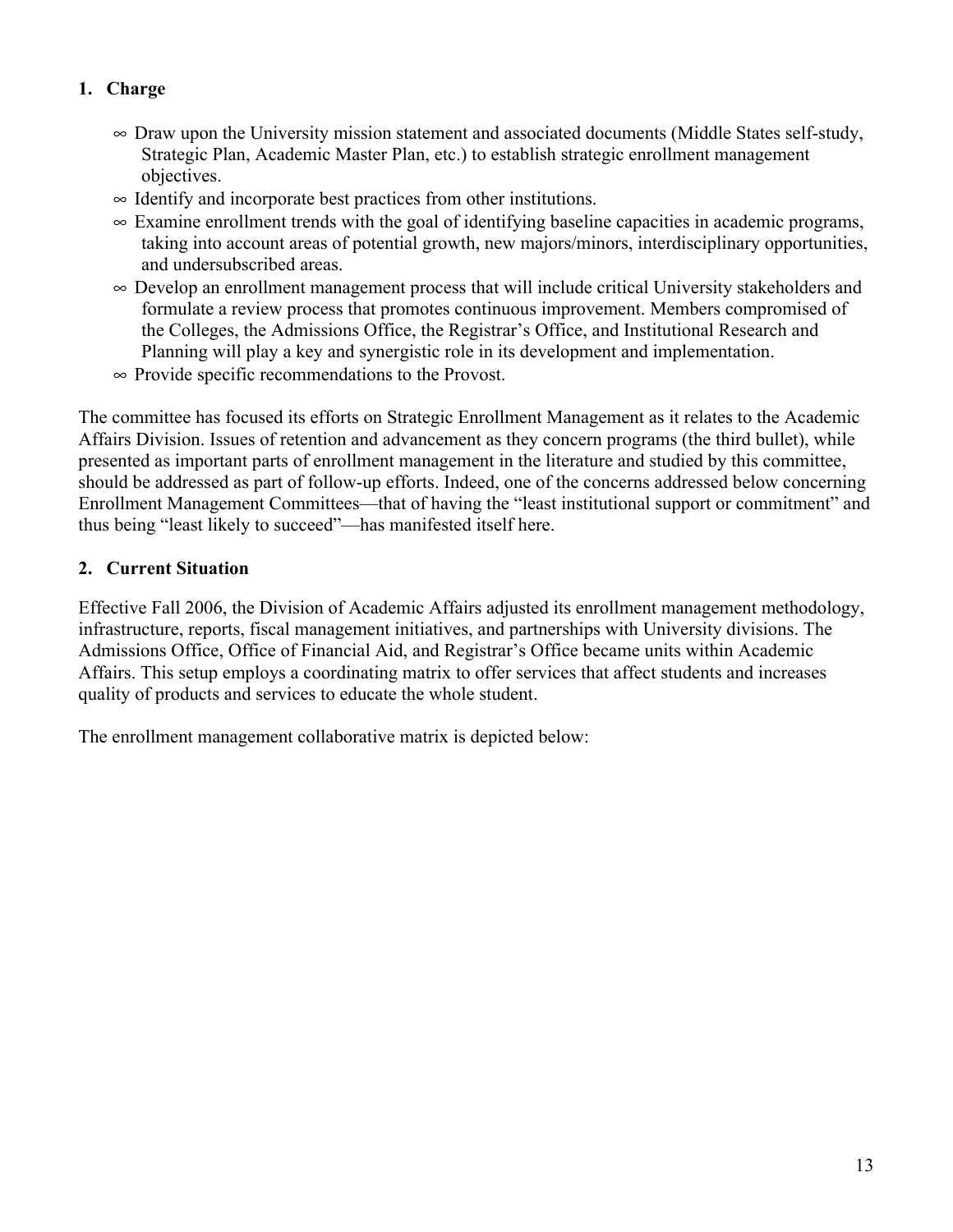

The total institutional enrollment goals for new freshman and transfers are based on capacity and budgetary considerations. The targets for individual majors are determined in conjunction with the deans, and the ability to meet these targets is dependent on sufficient qualified applicants.

# **3. Quantitative Data**

Data has been collected by the Dean's Council during Spring Semester 2009, in coordination with various offices in the University. The spreadsheet, facultytenuredata0409.xls, provides critical data such that enrollment trends may be analyzed, and used to equitably allocate resources. The parameters that have been identified in this effort for the respective College/Departments are:

- 1. #TT Lines Number of Tenure Track Lines
- 2. #TT Faculty Number of Tenure Track Faculty
- 3. % of TT Filled Percentage of Tenure Track
- 4. Total Teaching FTE Total Teaching Full-Time Equivalents
- 5. Teaching FTE TT Faculty Teaching Full-Time Equivalents, Tenure Track Faculty
- 6. FTE Adjuncts Full-Time Equivalent Adjuncts
- 7. FTE 3/4 Time Full-Time Equivalent 3/4 Time Faculty
- 8. FTE FTT
- 9. Prog1 Majors Number of students …
- 10. Total Majors Total number of students in major
- 11. SCH TT Faculty Student Credit Hours Tenure Track Faculty
- 12. SCH Adjunct Student Credit Hours Adjunct Faculty
- 13. SHC 3/4 Faculty Student Credit Hours 3/4 Time Faculty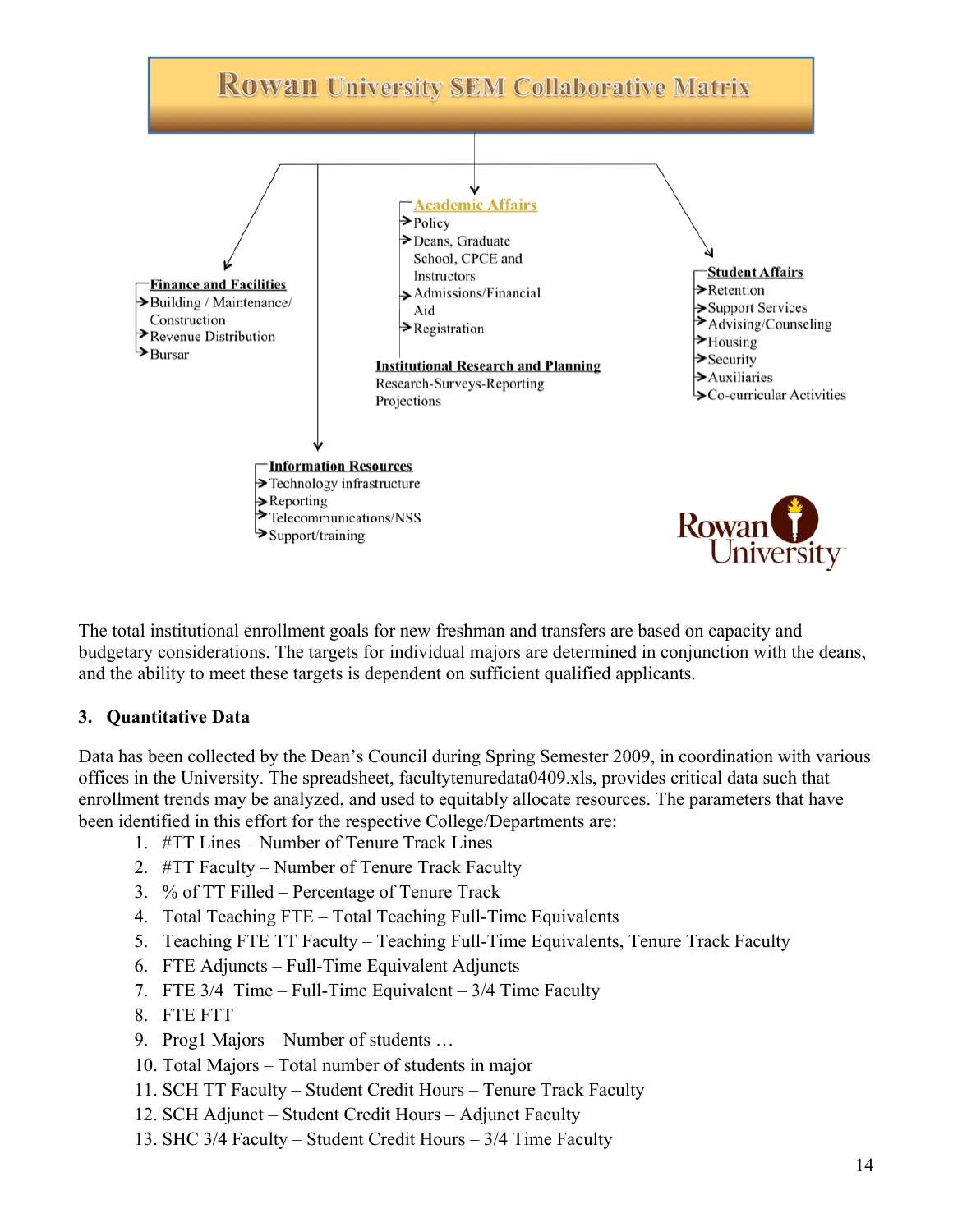14. SCH FTT

- 15. Student SCH Student Student Credits Hours
- 16. # Sections Taught
- 17. # Section Taught by Others,
- 18. % of Sections Taught by TT
- 19. % of Sections Taught by TT Vs. Others
- 20. Enrollment
- 21. Enrollment Trend
- 22. Ratio Data

Six years worth of data are provided, from FY04 through FY09, in an accompanying CD disk.

#### **4. Supporting Documents and Research**

a) The move towards establishing an Office of Enrollment management has been posited in several documents. The Middle States Self-Study section on Enrollment Management Planning states:

*Formal enrollment planning and enrollment policies have received significant attention recently. Enrollment had been static, ebbing and flowing gradually, reflecting student interests and goals. Enrollment goals were set in the past, but clear methods for achieving these goals were not regularly articulated. As the campus positions itself for the anticipated changes in student and institutional profile, the need for a more cohesive and coordinated enrollment management plan has emerged. As was referred to earlier in this Self-Study, the funding formula for Rowan University is changing. Instead of relying on the State to provide the largest proportion of nontuition revenues, changing state funding practices are leading to Rowan's depending more on alternative revenue streams. Among these are tuition and revenues from more efficient uses of capital resources. Recently the Provost has established a Task Force for Enrollment Management to examine this critical issue. This group is charged with examining enrollment patterns at Rowan University, determining the appropriate fit between those patterns and enrollment management and resource allocation practices, and recommending changes that will better shape enrollment at the University* 

*(www.rowan.edu/provost/taskforce/documents/EnrollmentManagementCharge.pdf). Also the Provost is looking into establishing an office of Enrollment Management.*

In addition, in the recommendations section, the Self-Study states:

*We recommend that Rowan implement a modern and dynamic Office of Enrollment Management to continually re-evaluate a comprehensive enrollment management strategy that is consistent with University goals, mission, and resources. This recommendation has already been proposed by the Provost.*

In its verbal report to the Rowan community, the Middle States Visiting evaluators pointed out the need for such an Office and, by including it in its recommendations, formally adopted this position:

*The self-study process has led to a shared campus understanding about the need for a fulsome enrollment management plan. The visiting team echoes this conclusion, and endorses the Provost's plan to establish an Office of Enrollment Management.*

This is reiterated elsewhere, when the team states: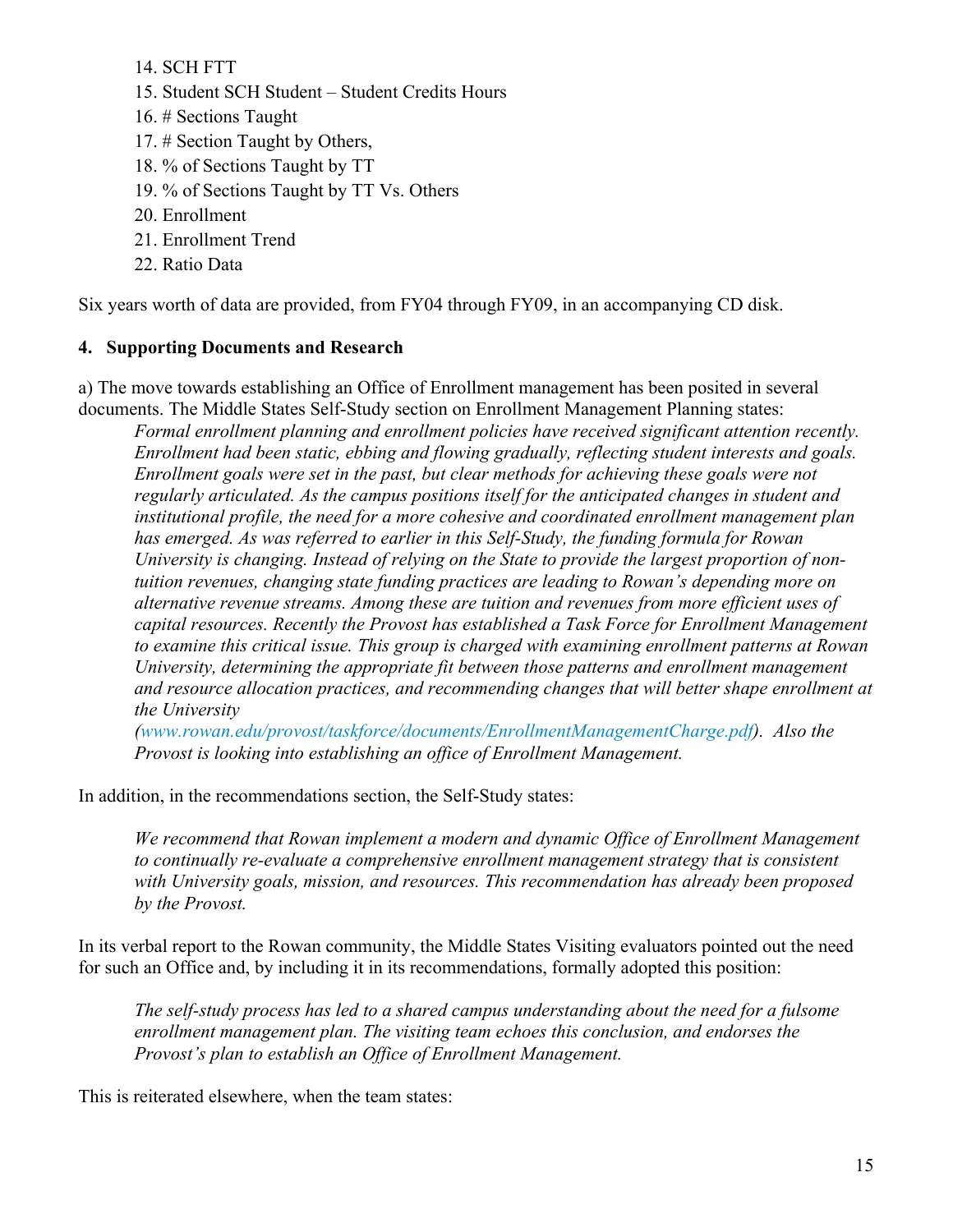*The University should accelerate the development of a sophisticated enrollment management unit. As stated in* Characteristics of Excellence*, "An enrollment management plan for recruitment, retention, marketing and advertising may assist institutions in ensuring congruence among its efforts."*

### b) Further Research

Outside research further supports the move towards an Office of Enrollment Management. Enrollment management models can be described in four different models, as discussed in the work of Bob Bontrager. Each is discussed below, with summary statements of the advantages and disadvantages.

Enrollment Management Committee

**Advantages:** Rapid and relatively easy implementation

**Disadvantages:** Least institutional support or commitment, least likely to succeed.

#### Enrollment Management Coordinator

**Advantages:** Individual responsible for coordinating EM departments and activities. **Disadvantages**: Requires minimal institutional commitment and coordinator has little formal authority.

Enrollment Management Matrix

**Advantages:** Person in the coordinating role is a top-level administrator, thus potential for greater institutional support.

**Disadvantages:** Issues related to internal restructuring and cost.

Enrollment Management Division

**Advantages:** Under the leadership of a senior-level administrator; reflects the highest degree of institutional commitment to influencing enrollments.

**Disadvantages:** Issues related to internal restructuring, cost and potential reconceptualization of complete EM strategies.

Rowan's current enrollment management practices do not seem to fit neatly into any of these four models. The current situation at Rowan shows that there is coordination among divisions as per the SEM Collaborative Matrix discussed in Section 2, but no one person is ultimately responsible for coordinating strategic enrollment management efforts.

Bontrager believes that "enrollment results will generally depend on the structure adopted and institutions should adjust their expectations accordingly. A desire for greater influence over enrollment results requires implementation of more significant structural changes." In speaking of the matrix and division, Bontrager argues, "Institutional commitment to the concept of enrollment management is far greater with these models." (See chart below.)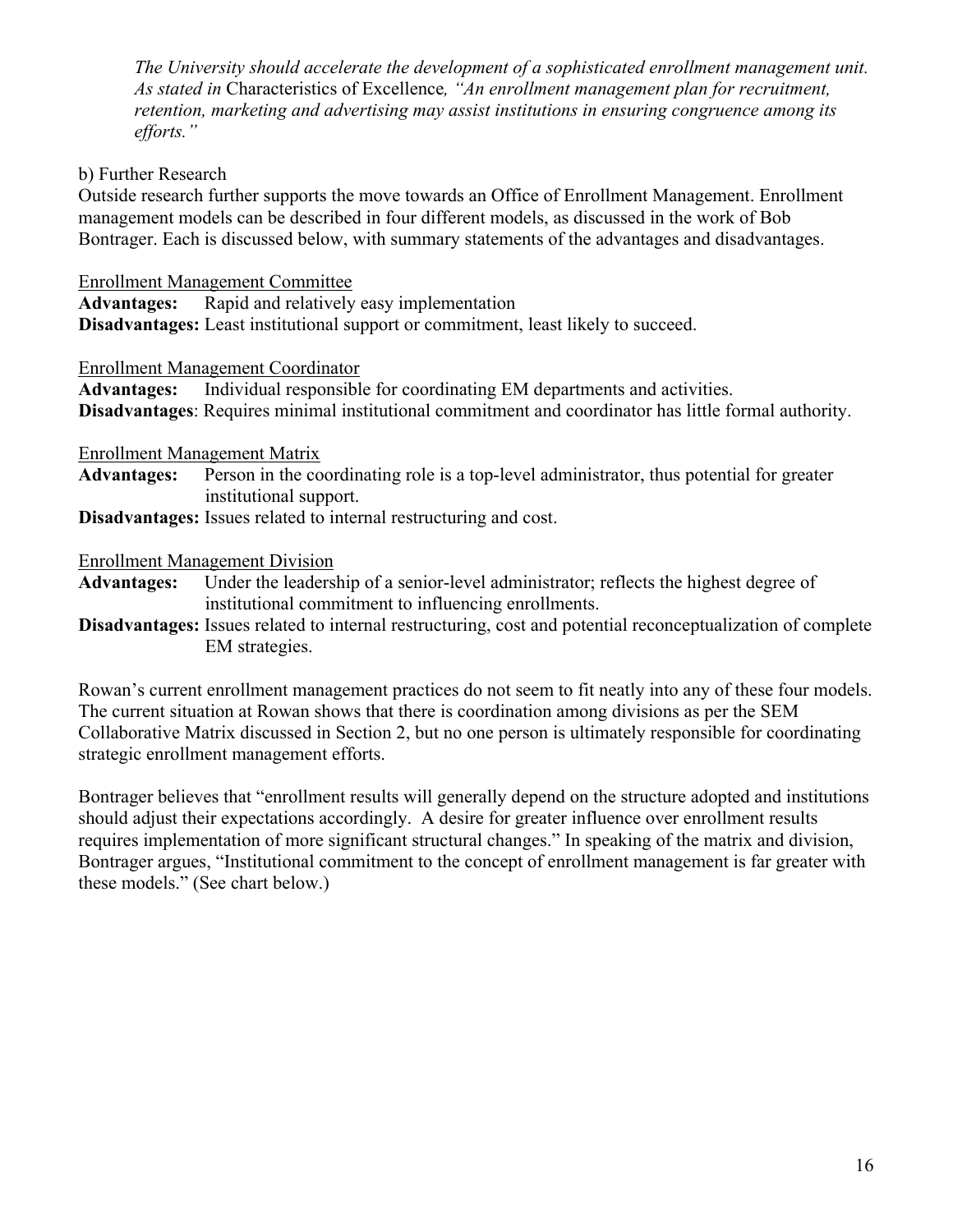| Structural type                                   | <b>Committee</b>        | Coordinator | <b>Matrix</b>            | <b>Division</b> |
|---------------------------------------------------|-------------------------|-------------|--------------------------|-----------------|
| Institutional commitment<br>to change             | <b>Lower Commitment</b> |             | <b>Higher Commitment</b> |                 |
| Expertise of person leading<br>enrollment efforts | <b>Less Expertise</b>   |             | <b>More Expertise</b>    |                 |
| <b>Enrollment results</b>                         | <b>Weaker Results</b>   |             | <b>Stronger Results</b>  |                 |
| FIGURE 1: THE SEM ORGANIZATION CONTINUUM          |                         |             |                          |                 |

If Rowan wishes to gain a greater control over enrollment management and wants to make enrollment management strategic, consistent, ongoing and effective, the Strategic Enrollment Management Task Force proposes that the university consider either the enrollment management matrix with a coordinator role or an enrollment management division.

According to two experts in Enrollment Management—Robert Massa, Vice-President for Enrollment Management and Enrollment & College Relations at Dickinson College and Don Hossler, Executive Associate Dean & Professor of Educational Leadership and Policy Studies at Indiana University—no data or empirical studies exist to show whether one model is more effective than the other. Hossler finds that "the factors that influence the success of enrollment management structures are idiosyncratic to individual institutions, the needs of the campus, the governance traditions, etc. With all of that said, I have increasingly come to believe that it takes more time, consultation, and energy to make a more decentralized model work over extended periods of time." Massa adds, "[M]y bias is that a division helps because there is accountability that a matrix just can't provide." However, he goes on to say that "it is more important that you get the right people to lead the effort than it is to have a division or a matrix."

From the Task Force's perspective, considering the effectiveness of previous models and Rowan's current academic structure and size, it appears the enrollment management division would best serve institutional needs. This would put one person in charge of coordinating the efforts of constituents involved in EM and help to move it towards SEM. This does not necessarily require a new hire but could possibly be done through reorganization of current roles and reporting lines.

# **5. Composition of SEM Model**

Whatever the organizational model adopted, the enrollment management process requires involvement from several areas integral to the enterprise. Those at Rowan already involved in enrollment management include Admissions, the Registrar's Office, Financial Aid, and Institutional Research and Planning in a supporting role.

The Task Force also feels that deans play a crucial role in representing their colleges and provide an important understanding of how changes in enrollment will affect and are affected by the number of faculty available, what current curricular and programmatic initiatives are being undertaken, how facilities affect and are affected by enrollment, etc., and so we believe they need to play an active and central role in the division.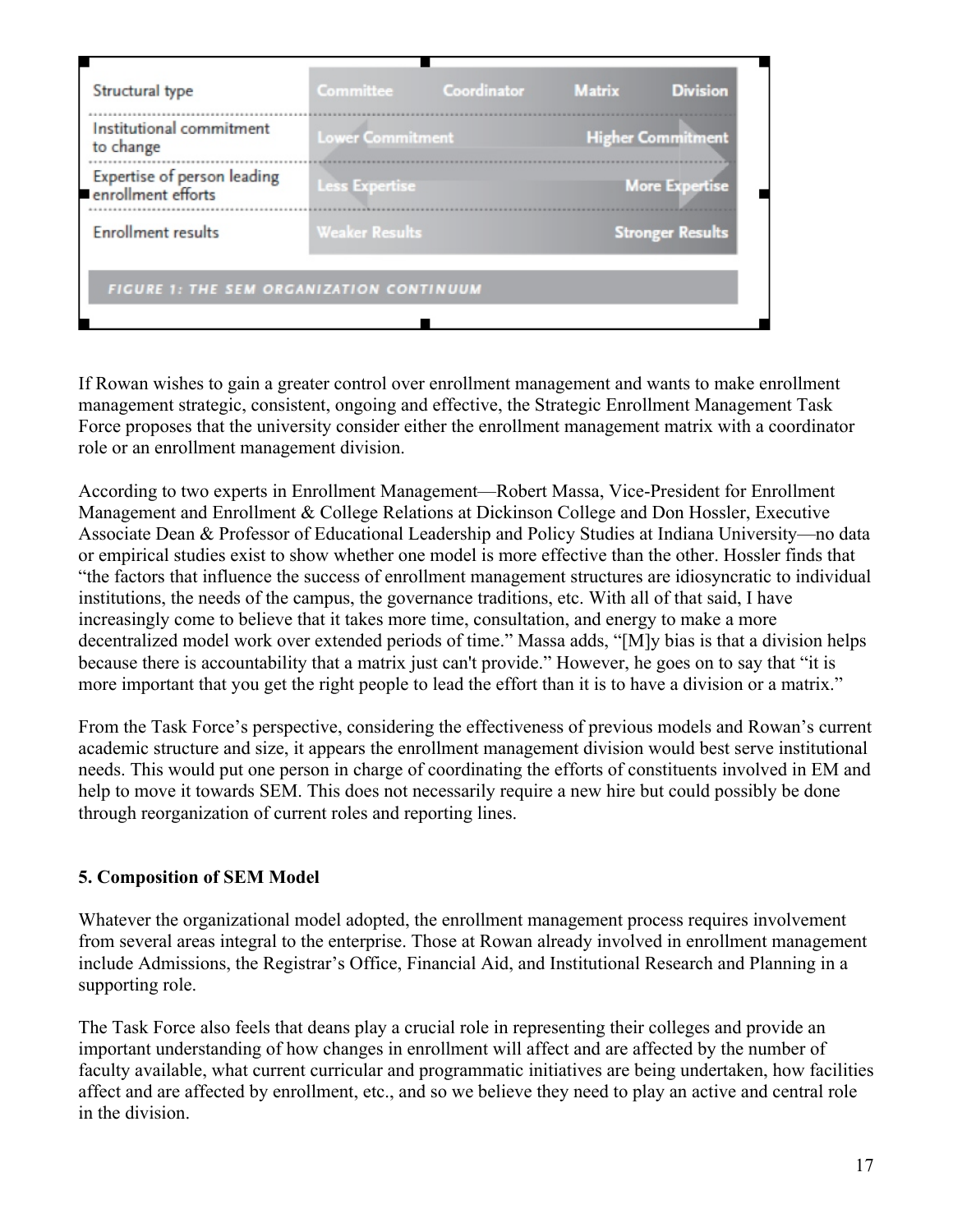Another interest group that might be included in the division model would be made up of those concerned with retention. Whether this will involve the Senate committee on Recruitment, Admissions and Retention or some other entity or entities needs to be determined.

In addition, enrollment management requires understanding more than just enrolled students and the classes they are taking. Other areas have a significant interest in enrollment management and should be considered important if not integral players. These include orientation, pre-college programs such as EOF/MAP; the CAP center; and those associated with advising, marketing, institutional advancement, community relations and alumni relations.

With the input and coordinated efforts of all these interest groups, enrollment management will become proactive and strategic. In other words, Enrollment Management becomes Strategic Enrollment Management.

# **6. Next Steps**

Bontrager states, "A successful effort requires a clear articulation of enrollment management concepts, structures, core strategies and best practices which can be applied and adapted within each institution." The core concepts include:

- $\infty$  Establishing clear goals for the number and types of students needed to fulfill the institutional mission.
- $\sim$  Promoting academic success by improving student access, transition, persistence, and graduation.
- $\infty$  Determining, achieving, and maintaining optimum enrollment.
- $\infty$  Enabling the delivery of effective academic programs.
- $\infty$  Generating added net revenue for the institution.
- $\infty$  Enabling effective financial planning.
- $\infty$  Increasing process and organizational efficiency.
- $\infty$  Improving service levels to all stakeholders (e.g., prospective and current student, other institutional departments, other institutions, coordinating agencies).
- $\infty$  Creating a data-rich environment to inform decisions and evaluate strategies.
- $\infty$  Creating and continuously strengthening linkages with functions and activities across campus.

As Bontrager points out, "In considering SEM strategies, there is a strong temptation to go directly to tactics. A more useful approach is to identify desired outcomes." The Enrollment Management Task Force recommends that these outcomes—some of which have already been established by the Strategic Planning document and others of which are being worked on through various initiatives and strategies be used to help a new division of Strategic Enrollment Management define its first moves.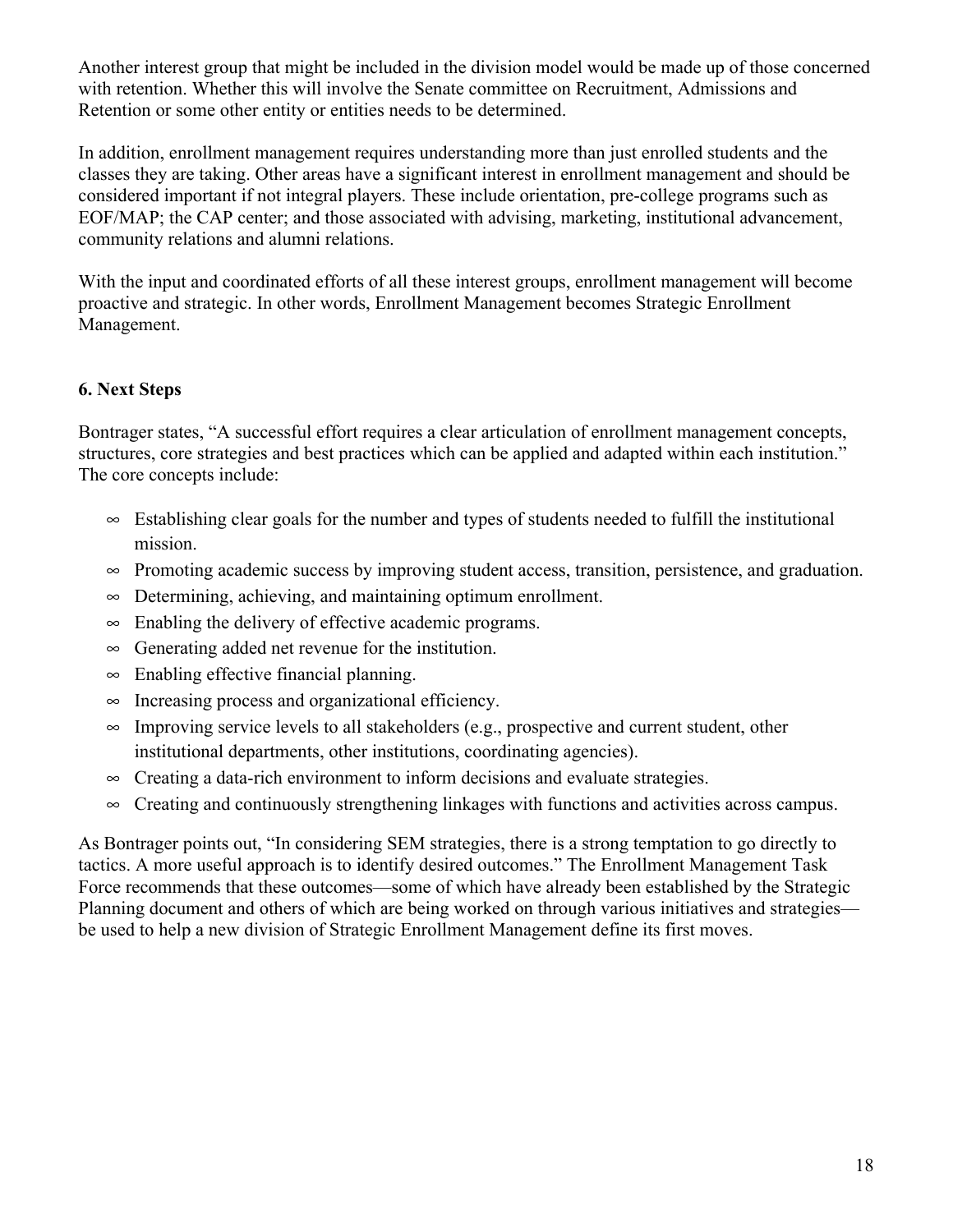### Appendix A Mission Statements

### Rowan University Mission

A leading public institution, Rowan University combines liberal education with professional preparation from the baccalaureate through the doctorate. Rowan provides a collaborative, learning-centered environment in which highly qualified and diverse faculty, staff, and students integrate teaching, research, scholarship, creative activity, and community service. Through intellectual, social and cultural contributions, the University enriches the lives of those in the campus community and surrounding region.

### College of Business

The Rohrer College of Business of Rowan University empowers its students to compete and succeed responsibly in their careers.

- $\infty$  The Rohrer College of Business Faculty makes effective teaching that engages students in the learning process its highest priority supported by relevant scholarship and appropriate levels of service.
- Rowan University's undergraduate business programs are grounded in liberal arts, focus on excellent business practices, and offer students opportunities for experienced-based learning.
- $\infty$  Rowan University's graduate business programs provide contemporary graduate business education to professionals of diverse fields and academic backgrounds, and accentuate knowledge and skills required for career advancement.
- $\sim$  In partnership with the Center for Innovation and Entrepreneurship, the Rohrer College of Business promotes entrepreneurship throughout the University and in the regional community.
- $\infty$  The Rohrer College of Business will be responsive to emerging developments in industry and business education.

(Approved by COB Faculty on December 12, 2008)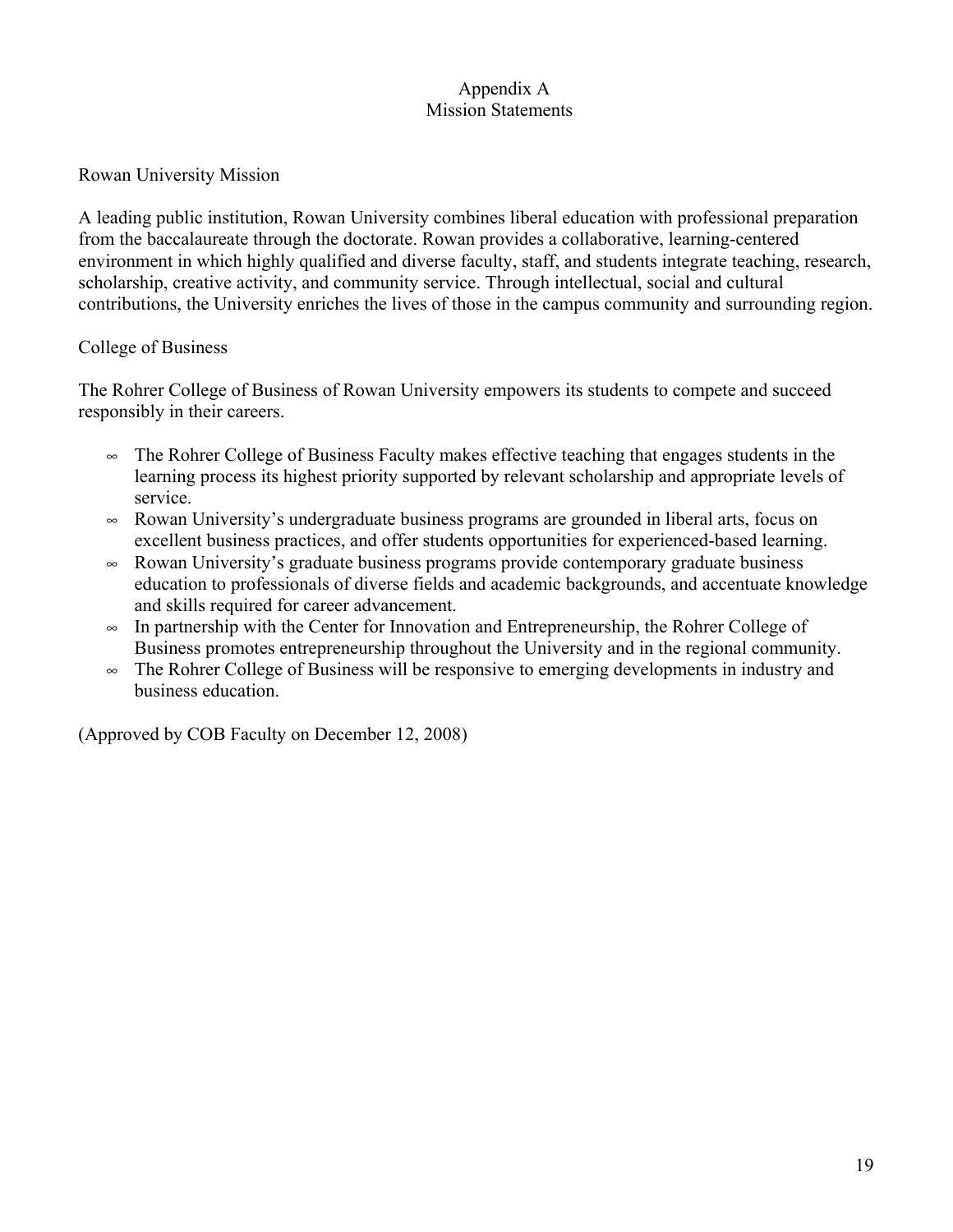### College of Communications

By integrating current communication theory and the practical application of research, the College of Communication prepares students to develop and ethically deploy the critical and technical skills essential to effective communication in a wide array of human interactions. Established July 1996, the College is made up of five departments, each with its own specialization within the Bachelor of Arts in Communication degree: Communication Studies, Journalism, Public Relations/Advertising, Radio/TV/Film, and Writing Arts. The College also offers Masters of Arts degrees in Public Relations and Writing. In addition, the Department of Writing Arts administers the first-year writing program for the University.

(Approved – Date Unknown; modified based on departments existing in 2009)

#### College of Education

The College of Education's primary mission is to ensure that faculty and undergraduate and graduate candidates develop the knowledge, skills, and dispositions needed to foster academic achievement, social responsibility, personal responsibility and social justice in themselves so that they can, in turn, facilitate high achievement in P-16 learners. Our programs provide an intellectually rigorous and challenging environment for all candidates. Built upon a liberal education, the College's programs combine the study of research, theory, and wisdom of practice in diverse settings with a variety of opportunities to apply knowledge, skills and dispositions to practice.

(Approved prior to Fall 2006)

College of Engineering

The mission of the College of Engineering is to provide programs that are effectively responsive to regional aspirations and that address the needs and the changing characteristics of the leading-edge engineers of the future. The College aims to educate students prepared to apply technology for the betterment of society and to serve as **global** change agents for the future. Rowan University also recognizes that the College of Engineering will aid in the economic and cultural development of southern New Jersey, while generating opportunities for its diverse graduates in local, national **and international** industries.

(Revised and approved February 12, 2007)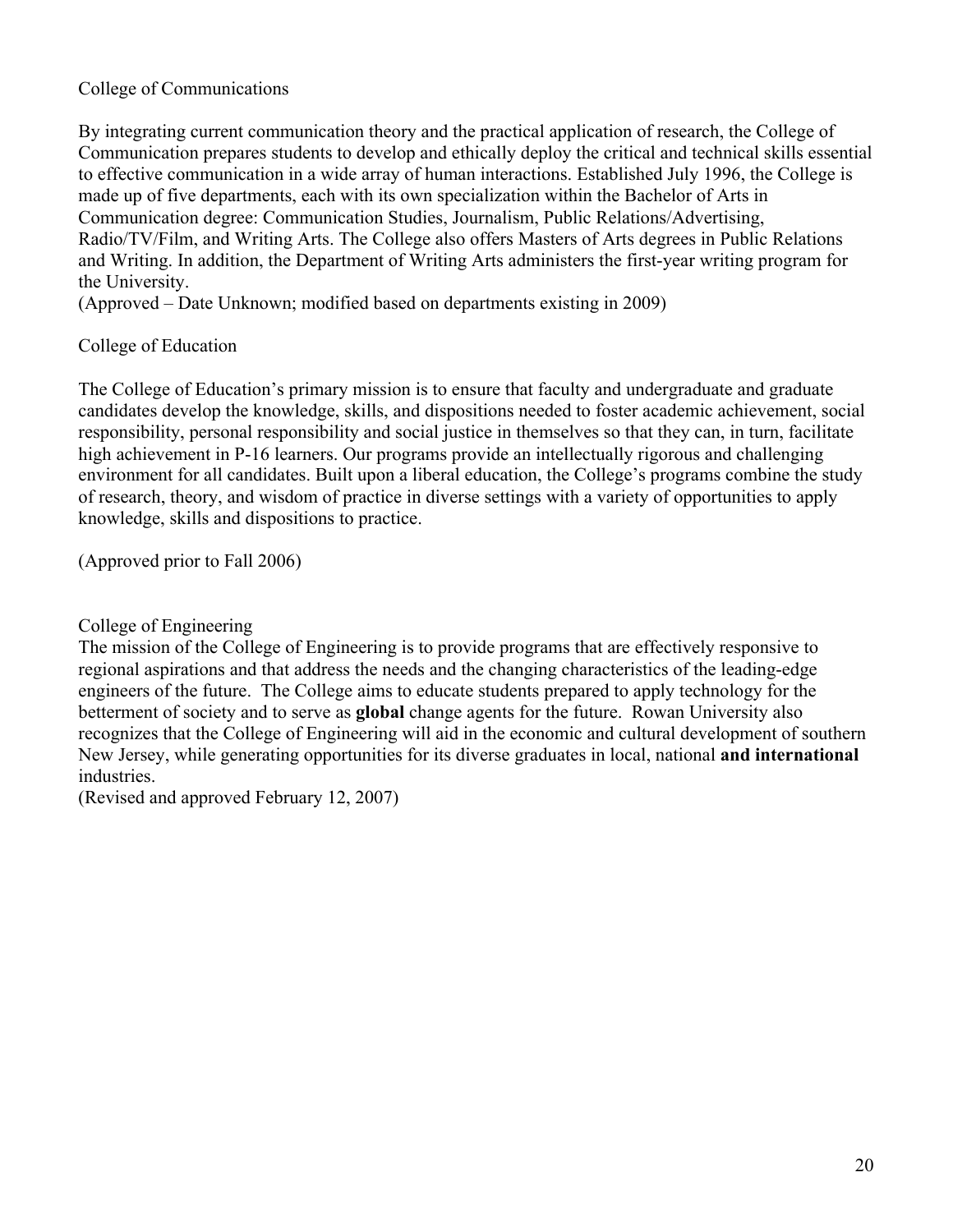College of Fine & Performing Arts

The College of Fine and Performing Arts fosters a dynamic intellectual and creative environment that produces transcendent experiences of discovery and expression. The College nurtures authentic arts learning communities through rigorous degree programs that educate artists and arts educators for the future, while providing classroom and applied arts experiences for non-majors and enriching events for the public.

(Unknown)

College of Liberal Arts & Sciences

The College of Liberal Arts and Sciences celebrates and affirms the humanities, natural sciences, and social sciences as the core of liberal education and the basis for professional preparation. Our coursework promotes rigorous inquiry, analytical and integrative reasoning, and decision-making. Internships, field experiences, special programs of the College's Institute, and technological advances extend the liberal arts and sciences beyond the limits of the classroom and of the campus. In all of its offerings, the College plays an essential role in Rowan's mission to help students become life-long learners and responsible citizens.

(Approved circa 1998)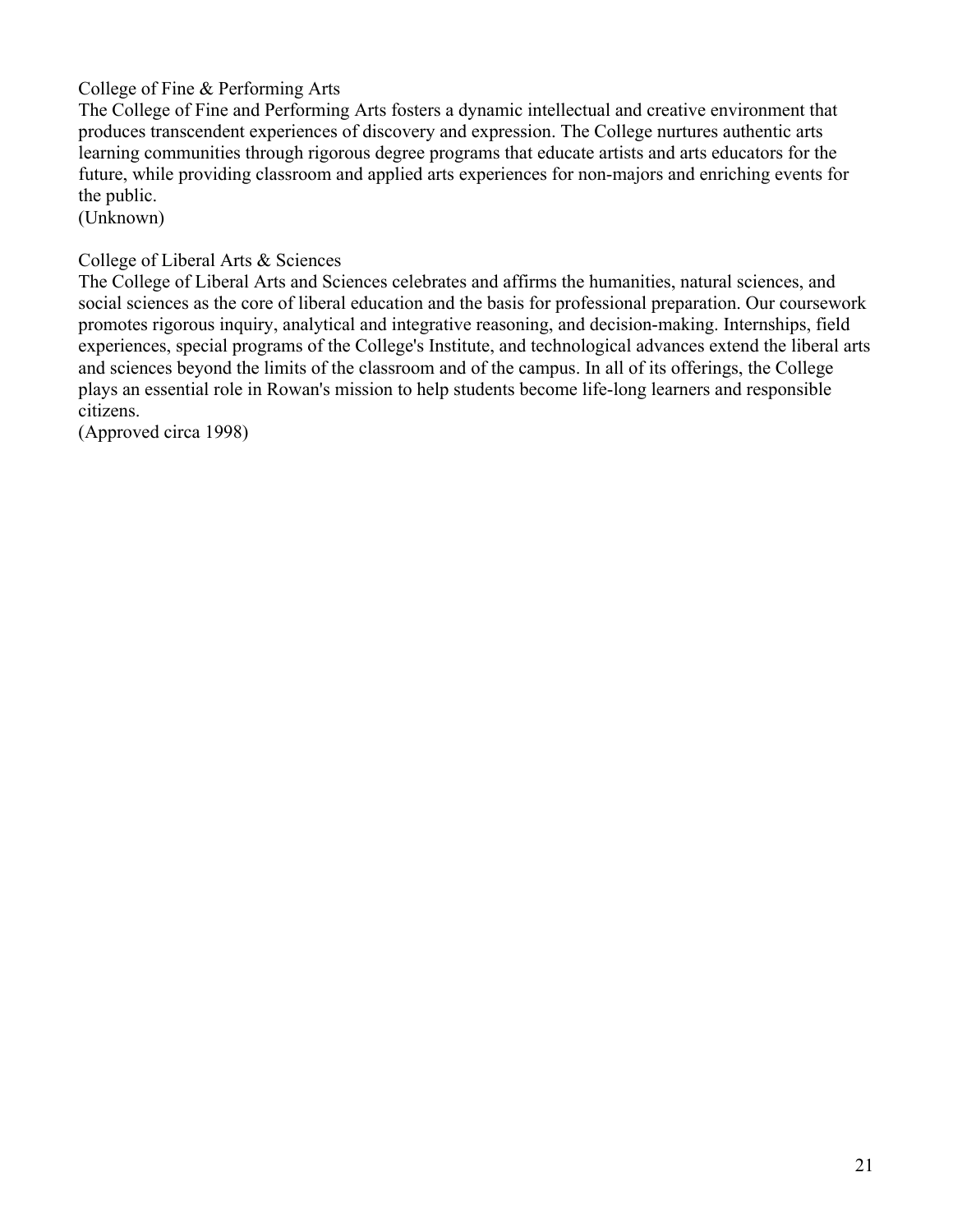### Appendix B Bibliography

## General

Arnold, L. et. al., 2008. *Strategic Enrollment Management – Notes from Rowan University Strategic Enrollment Task Force*.

Bontrager, B. Winter 2004. *Enrollment Management: An Introduction to Concepts and Structures*, College and University Journal. Washington, D.C.: American Association of Collegiate Registrars and Admissions Officers.

Bontrager, B. Spring 2004. *Enrollment Management: Core Strategies and Best Practices*, College and University Journal. Washington, D.C.: American Association of Collegiate Registrars and Admissions Officers.

### Strategic Enrollment Management Plans from Other Institutions

Demographic Analysis and Enrollment Projections (2004) - Oklahoma State University.

Enrollment Management Council Report (2006-2007), Indiana University Purdue University – Indianapolis.

Enrollment Management Plan (2002), Montclair State University.

Enrollment Planning – Provost's Enrollment Management Committee (2006), University of Wisconsin – Milwaukee.

Five-Year Strategic Enrollment Management Plan (2004-2008), University of Idaho.

Institution Strategic Enrollment Management Plan (2002), Texas A&M University – Kingsville.

Report on Strategic Enrollment Management (2006), Western Connecticut State University.

Strategic Enrollment Management Plan (2004-2005), Pittsburg State University.

Strategic Enrollment Management Plan (2006-2011), California State University – Monterey Bay.